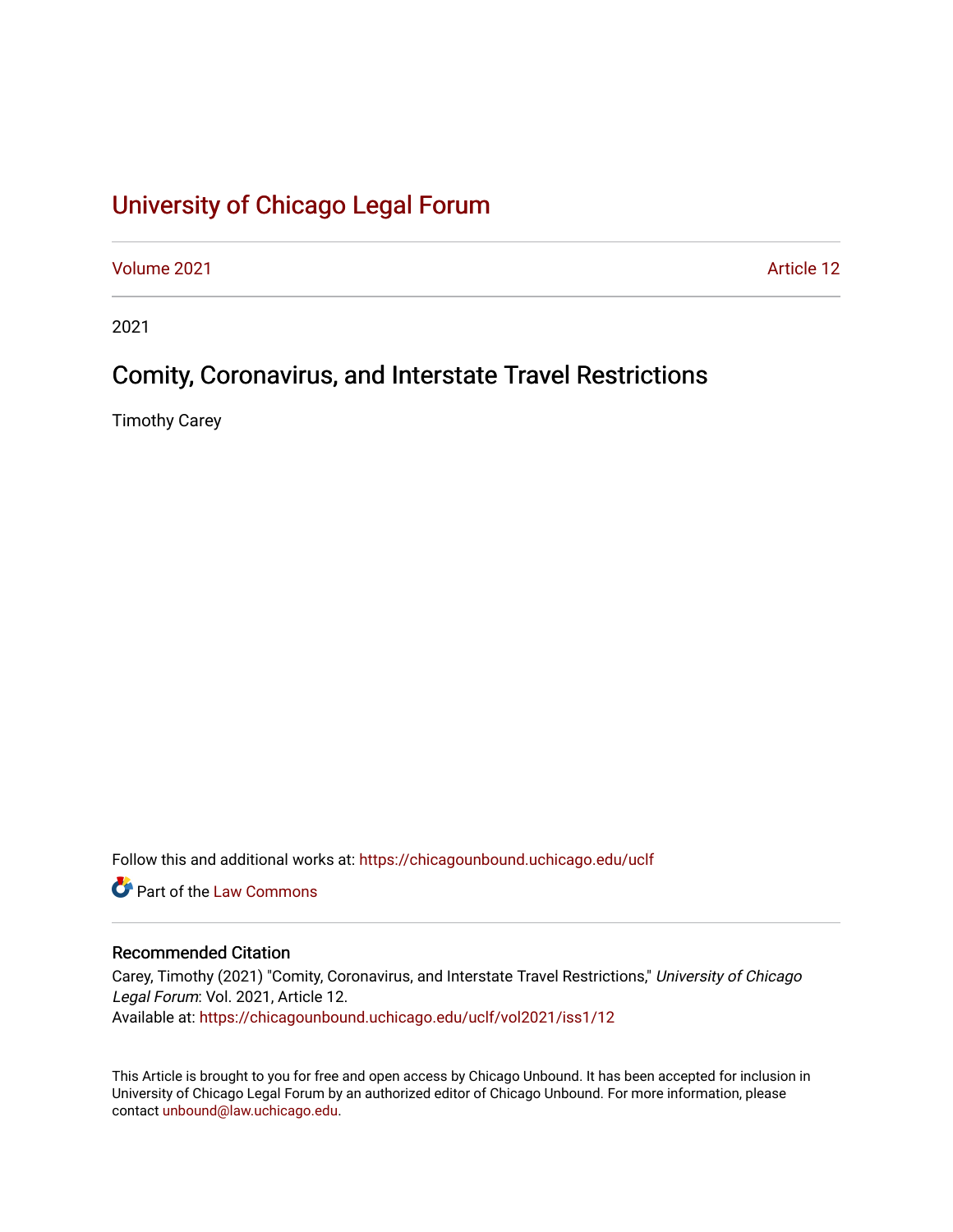# **Comity, Coronavirus, and Interstate Travel Restrictions**

*Timothy Carey*†

#### I. INTRODUCTION

Before the COVID-19 pandemic, the most common restriction on interstate travel within the United States was likely the tollbooth.<sup>1</sup> That interstate travel within the United States is largely so uncontroversial reflects a simple fact: the right to travel "occupies a position fundamental to the concept of our Federal Union."2 The Supreme Court has repeatedly emphasized the importance of the right to travel between states, placing the right on the same pedestal as free speech and assembly.3 Yet in the aftermath of the COVID-19 outbreak, multiple states have restricted interstate travel. Those states purported to act under their broad police powers to protect and promote public health, but their restrictions also impinged on constitutionally protected rights that the Supreme Court has recognized as fundamental.

Multiple lawsuits challenging state restrictions on interstate travel have been brought across the country. Though some challenges have been settled out of court, at least five cases have been decided in the district courts, with some travel restrictions upheld and others struck.4 The courts have struggled with questions about the proper level of scru-

<sup>†</sup> B.A., American University, 2017; J.D. Candidate, The University of Chicago Law School, 2022. Many thanks to the staff of *The University of Chicago Legal Forum*, and to Professor Alison LaCroix, for generous support throughout the Comment writing process.

<sup>1</sup> *See, e.g.*, Selevan v. N.Y. Thruway Auth., 584 F.3d 82, 87 (2d Cir. 2009) ("Plaintiffs' amended complaint alleges that . . . each vehicle crossing the Bridge . . . must pay a toll of 75 cents.").

 $2$  United States v. Guest, 383 U.S. 745, 757 (1966).

 $3$  Aptheker v. Sec'y of State, 378 U.S. 500, 520 (1964) (Douglas, J., concurring) ("Freedom of movement is kin to the right of assembly and to the right of association. These rights may not be abridged  $\dots$ .").

<sup>4</sup> *See, e.g.*, Roberts v. Neace, 457 F. Supp. 3d 595 (E.D. Ky. 2020); *see also* Kari Pugh, *Dare County Settles Lawsuit over Out-of-Town Property Owners' Rights*, OBX TODAY (July 6, 2020), https://www.obxtoday.com/dare-county-settles-lawsuit-over-out-of-town-property-owners-rights/ [https://perma.cc/M4ED-F6HX].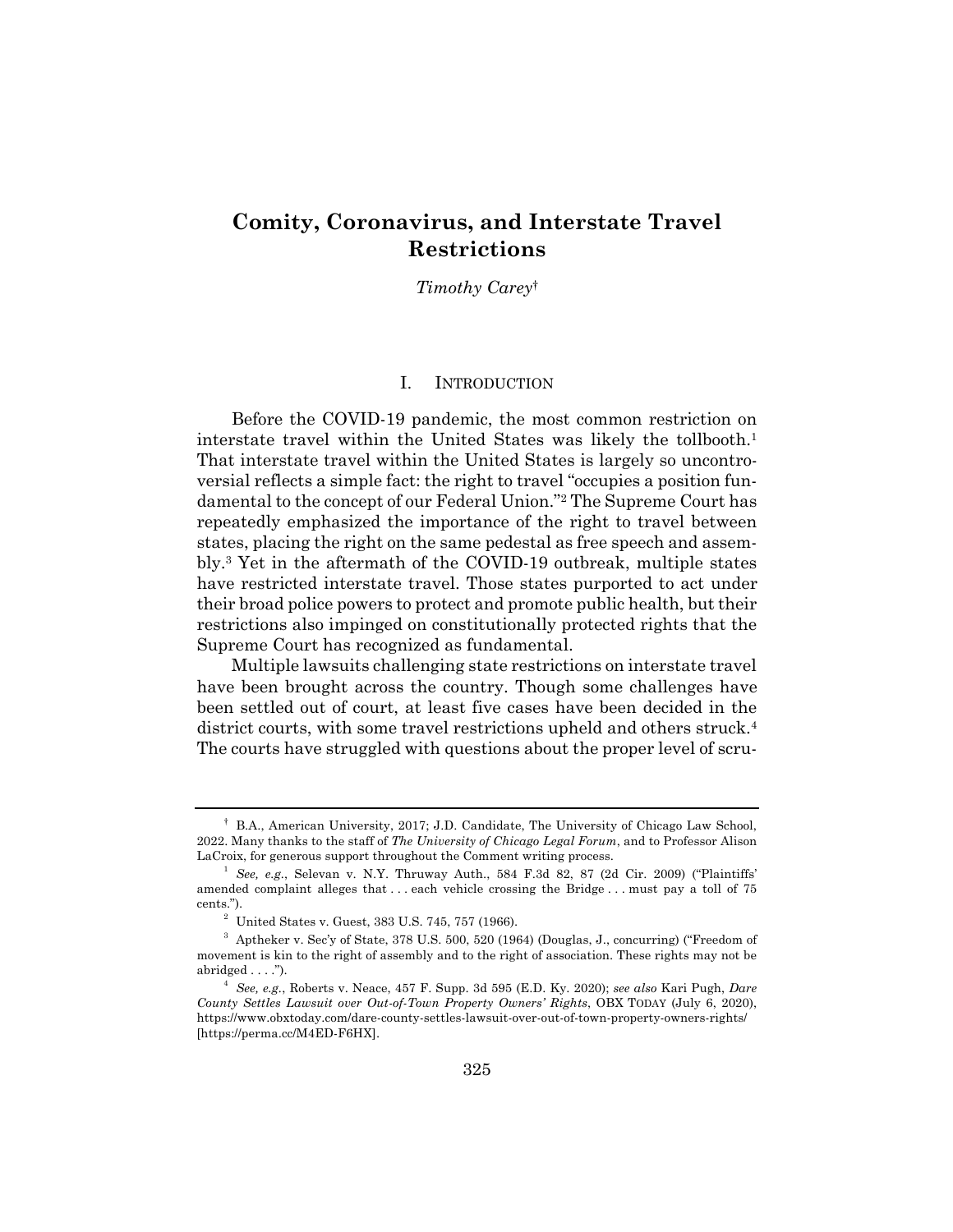tiny to apply, as well as with determining the appropriate lines of precedent to follow, largely split between the application of the forgiving standard offered in *Jacobson v. Massachusetts*<sup>5</sup> and the more stringent tests supplied by the right to travel case law.6 Given the circumstances—a novel, worldwide pandemic that touched on a less settled area of constitutional law—it is perhaps unsurprising that district courts' decisions were conflicting. The inconsistent outcomes are understandable, as the contours of the right to interstate travel are notoriously muddled,7 and quarantine authority has not been substantially tested in a century.8 Still, as states attempt to respond to the pandemic and plan for the future, the lack of a clear, consistent approach to travel rights questions is troubling.

In an attempt to clarify this confusion, this Comment advances two principal arguments: that some pandemic-related interstate travel restrictions can be evaluated under the Privileges and Immunities Clause of Article IV,9 and that, following from the holding in the Supreme Court's most recent right to travel case, *Saenz v. Roe*, <sup>10</sup> strict scrutiny is an inappropriate standard to apply in those cases. This Comment proceeds in five additional parts. Part II provides an overview of the jurisprudential development of the right to interstate travel, demonstrating that *Saenz*, rather than a variety of other travel cases, should control interstate travel questions. Part III discusses pertinent facets of quarantine law, including the reach of early quarantine precedents, key aspects of the Supreme Court's seminal decision in *Jacobson*, and the potential effect of the Court's holding in *Roman Catholic Diocese v. Cuomo*.11 Part IV reviews COVID-19–related interstate travel restrictions and then examines contemporary court challenges to the restrictions. Part V argues that some COVID-19–related interstate travel restrictions need not receive strict scrutiny. Finally, in Part VI, a short conclusion follows.

 $^5\,$  197 U.S. 11 (1905).

<sup>6</sup> *Compare* Bayley's Campground Inc. v. Mills, 463 F. Supp. 3d 22, 31 (D. Me. 2020) (applying the newer right to travel case law), *with* Carmichael v. Ige, 470 F. Supp. 3d 1133, 1141–43 (D. Haw. 2020) (applying the more forgiving *Jacobson* standard).

<sup>7</sup> *See, e.g.*, Saenz v. Roe, 526 U.S. 489, 499 (1999) (noting that the Court, in deciding a particular case, ruled "[w]ithout pausing to identify the specific source of the right"); *see also* Mark D. Rosen, *Marijuana, State Extraterritoriality, and Congress*, 58 B.C. L. REV. 1013, 1030 (2017) (describing the post–*Saenz* right to travel as a "chimeric amalgam").

<sup>8</sup> *See infra* Part III.C.

 $9$  U.S. CONST. art. IV, § 2, cl. 1.

 $10$  526 U.S. 489 (1999).

 $11$  141 S. Ct. 63 (2020).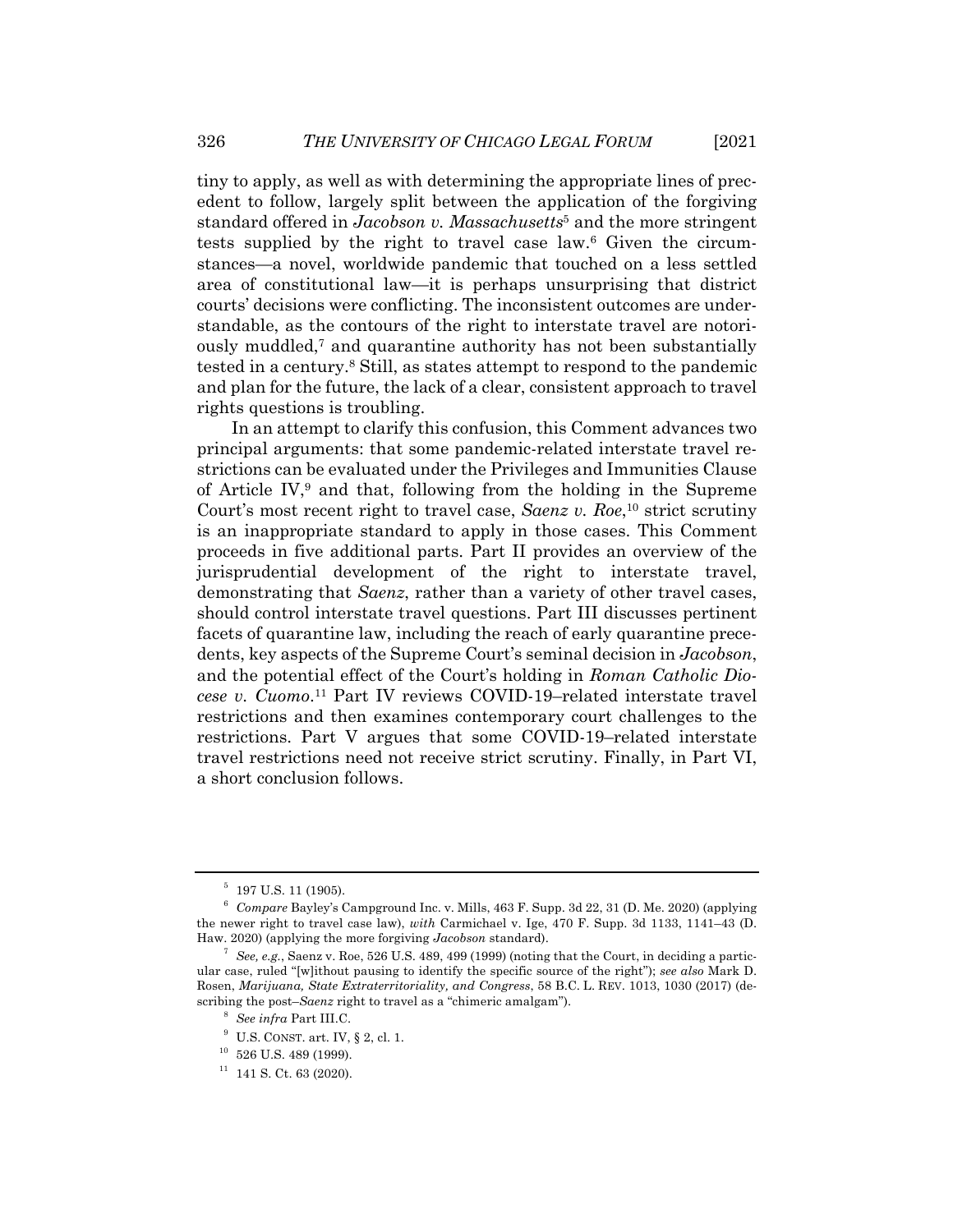#### II. THE RIGHT TO INTERSTATE TRAVEL

#### A. Development of the Right to Interstate Travel

#### 1. Early interstate travel precedent

American courts have continually recognized a constitutional "right to travel," beginning as early as the 1824 decision *Corfield v. Coryell*. <sup>12</sup> This reflects an older tradition: the Articles of Confederation contained an explicit guarantee of free movement between the states, and movement between the American colonies was commonplace and unremarkable.13 And even without a textual guarantee, longstanding consensus demonstrates that the Constitution protects a right to travel—indeed, "no Supreme Court justice in American history has voiced opposition to the general concept of a right to travel."14

The Supreme Court, however, has not been consistent in identifying the constitutional origin of the right to travel.15 With Justice Bushrod Washington riding circuit, *Coryell* famously placed it among the privileges and immunities guaranteed by Article IV's Privileges and Immunities Clause,16 yet in later cases the Court sought to ground the right in the Commerce Clause.17The Court has also variously turned to five other constitutional provisions, and at times to extratextual justifications, when deciding interstate travel rights cases.18 Nevertheless, while the development of the right to travel doctrine is "fragmented, complex, and confusing,"19 it is not incomprehensible—there are clear trends in the Court's travel jurisprudence. Understanding those trends provides useful context for the current state of the right to travel doctrine.

 $12$  6 F. Cas. 546, 552 (C.C.E.D. Pa. 1823) ("The right of a citizen of one state to pass through, or to reside in any other state . . . may be mentioned as some of the particular privileges and immunities of citizens . . . .").

<sup>13</sup> Bradley A. Meyer, Case Comment, *Constitutional Law—Right to Travel: The United States Supreme Court Invalidates a Statute Requiring Welfare Recipients to Reside in a State For One Year Before Receiving Full Benefits*, 76 N.D. L. REV. 427, 431 (2000).

<sup>14</sup> Gregory Hartch, Comment, *Wrong Turns: A Critique of the Supreme Court's Right to Travel Cases*, 21 WM. MITCHELL L. REV. 457, 458 (1995). *But see* Robert Natelson, *The Original Meaning of the Privileges and Immunities Clause*, 43 GA. L. REV. 1117, 1125–27 (2009).

<sup>&</sup>lt;sup>15</sup> Saenz v. Roe, 526 U.S. 489, 501 (1999) ("We need not identify the source of that particular right in the text of the Constitution.").

<sup>16</sup> *Coryell*, 6 F. Cas. at 552.

 $^{17}\,$  U.S. CONST. art. I, § 8, cl. 3; Lutz v. York, 899 F.2d 255, 260–61 (3d Cir. 1990) (collecting cases).

<sup>18</sup> *Lutz*, 899 F.2d at 260–61.

<sup>19</sup> Bryan H. Wildenthal, Note, *State Parochialism, the Right to Travel, and the Privileges and Immunities Clause of Article IV*, 41 STAN. L. REV. 1557, 1557 (1989).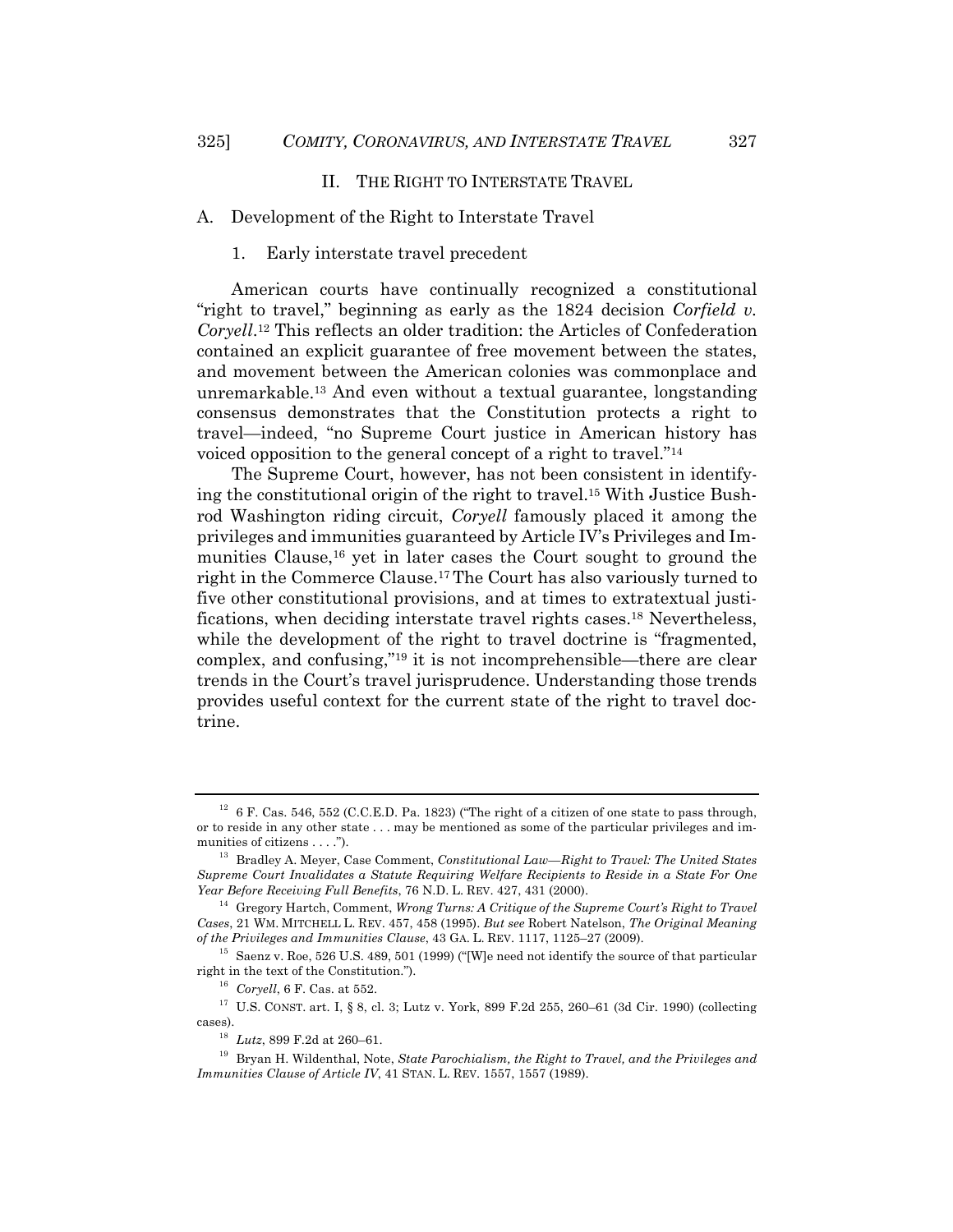The earliest travel rights cases recognized a more limited, less formal right to travel, sometimes discussing the right without reference to any constitutional provision at all. The common thread was a particular sensitivity to concerns about the protection of a truly federal union.<sup>20</sup> *Crandall v. Nevada*,<sup>21</sup> the first Supreme Court case in which a majority recognized a right to travel, is representative. There, the Court invalidated a Nevada tax on any person exiting the state.<sup>22</sup> The Court took pains to emphasize the federal nature of the union,<sup>23</sup> but outside a specific rejection of the Commerce Clause as a basis for the decision, the textual justification for the holding was vague.<sup>24</sup> The right to travel recognized in *Crandall* was also relatively narrow, grounded in the federal government's "right to call to this point any or all of its citizens to aid in its service, as members of the Congress, of the courts, of the executive departments, and to fill all its other offices."25 This, the Court held, generated a corollary right of citizens to travel to various seats of government.26

2. Traveling under the Commerce Clause

Though the Court in *Crandall* had resisted deciding the case under the Commerce Clause, later cases moved toward a Commerce Clause basis for the right to travel.27 The Supreme Court decided a number of cases that could have raised right to travel questions under the Commerce Clause<sup>28</sup> and then, faced squarely with a right to travel question in 1941, built its decision in *Edwards v. California*<sup>29</sup> on that source only.

 $24$  *Id.* at 43 ("But we do not concede that the question before us is to be determined by [the Commerce Clause].").

<sup>27</sup> *Compare Crandall*, 73 U.S. (6 Wall.) at 43, *and* Paul v. Virginia, 75 U.S. (8 Wall.) 168 (1869), *with* Edwards v. California, 314 U.S. 160, 172–73 (1941). *See also infra* Part III.B.

<sup>20</sup> *See, e.g.*, Crandall v. Nevada, 73 U.S. (6 Wall.) 35, 43 (1868) ("The people of these United States constitute one nation.").

 $^{21}$  73 U.S. (6 Wall.) 35 (1868).

<sup>22</sup> *Id.* at 48–49.

<sup>&</sup>lt;sup>23</sup> Id. ("Living as we do under a common government, charged with the great concerns of the whole Union, every citizen of the United States from the most remote States or territories, is entitled to free access, not only to the principal departments established at Washington, but also to its judicial tribunals and public offices in every State in the Union. . . . For all the great purposes for which the Federal government was formed we are one people, with one common country. We are all citizens of the United States, and as members of the same community must have the right to pass and repass through every part of it without interruption, as freely as in our own States." (quoting Smith v. Turner, 48 U.S. (7 How.) 283, 492 (1849))).

<sup>25</sup> *Id.* at 43, 49.

 $^{26}$   $\emph{Id.}$  at 44 ("[T]he citizen also has correlative rights.").

<sup>28</sup> *See* Polly J. Price, *Epidemics, Outsiders, and Local Protection: Federalism Theater in the Era of the Shotgun Quarantine*, 19 U. PA. J. CONST. L. 369, 385–86 (2007) (discussing the surprising failure to raise right to travel issues in quarantine cases); *see also infra* Part III.B.

 $29$  314 U.S. 160 (1941).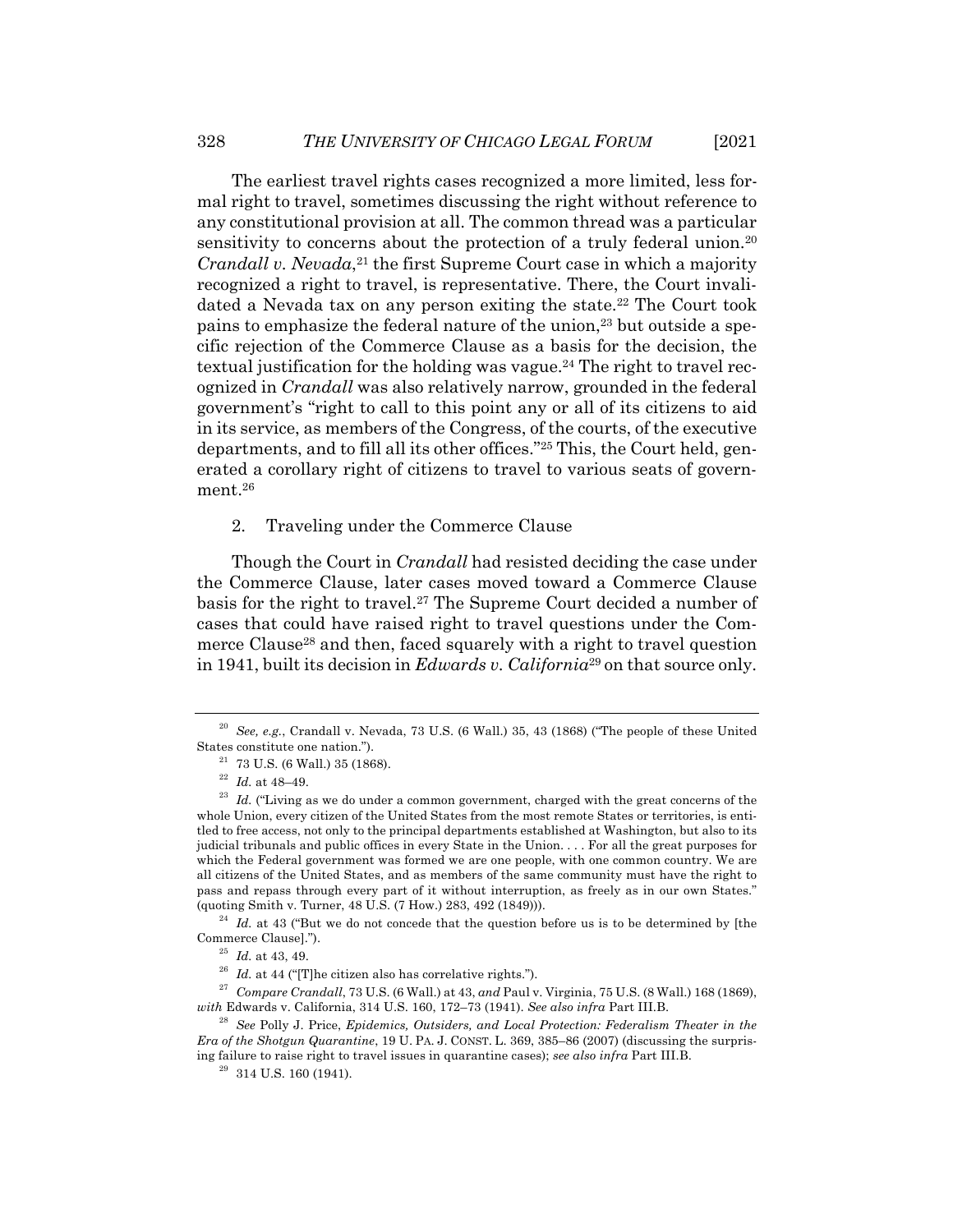In *Edwards*, the Court struck down a California statute that criminalized "bringing into the State any indigent person who is not a resident of the State."30 It did so because the statute was an "unconstitutional barrier to interstate commerce," and the Court considered no other provisions in deciding the case.31 *Edwards* was controversial for that reason immediately, but the basic concept of a person's movement across borders constituting commerce had been established for decades.32 That said, while the holding in *Edwards* might have suggested a triumph for the Commerce Clause-based approach to travel rights, it was the opinion's spirited concurrences that presaged the next era of the right to travel jurisprudence.<sup>33</sup>

#### 3. The right to travel as equal protection

The Court's next major right to travel cases, *United States v. Guest*<sup>34</sup> and *Shapiro v. Thompson*, <sup>35</sup> moved toward an equal protection approach to the right to travel. In *Guest*, a case involving racially motivated violence to prevent interstate travel, the Court expanded the reach of the right to travel and held that the Constitution protected interstate travel even against private interference.36 In *Shapiro*, the Court dealt with consolidated cases involving statutes that had required one year of residency in a state before a new resident could become eligible for any welfare benefits.37 There, the Court held that the right to travel was a fundamental right, analyzing the welfare durational residency requirements under a compelling interest test.38

<sup>30</sup> *Id.* at 171.

<sup>31</sup> *Id.* at 173.

<sup>32</sup> *See* Mary Sarah Bilder, *The Struggle over Immigration: Indentured Servants, Slaves, and Articles of Commerce*, 61 MO. L. REV. 743, 792–824 (1996) (tracing doctrinal development of people as "articles of commerce").

 $33$  Edwards v. California,  $314$  U.S. 160, 182 (1941) (Jackson, J., concurring) ("The migrations" of a human being, of whom it is charged that he possesses nothing that can be sold and has no wherewithal to buy, do not fit easily into my notions as to what is commerce. To hold that the measure of his rights is the commerce clause is likely to result eventually either in distorting the commercial law or in denaturing human rights."); *id.* at 177 (Douglas, J., concurring) ("I am of the opinion that the right of persons to move freely from State to State occupies a more protected position in our constitutional system than does the movement of cattle, fruit, steel[,] and coal across state lines.").

 $^{34}\,$  383 U.S. 745 (1966).

<sup>35</sup> 394 U.S. 618 (1969), *overruled in part on other grounds by* Edelman v. Jordan, 415 U.S. 561 (1974).

<sup>36</sup> *Guest*, 383 U.S. at 762.

<sup>37</sup> *Shapiro*, 394 U.S. at 621.

<sup>&</sup>lt;sup>38</sup> *Id.* at 634 ("But in moving from State to State or to the District of Columbia appellees were exercising a constitutional right, and any classification which serves to penalize the exercise of that right, unless shown to be necessary to promote a *compelling* governmental interest, is unconstitutional.").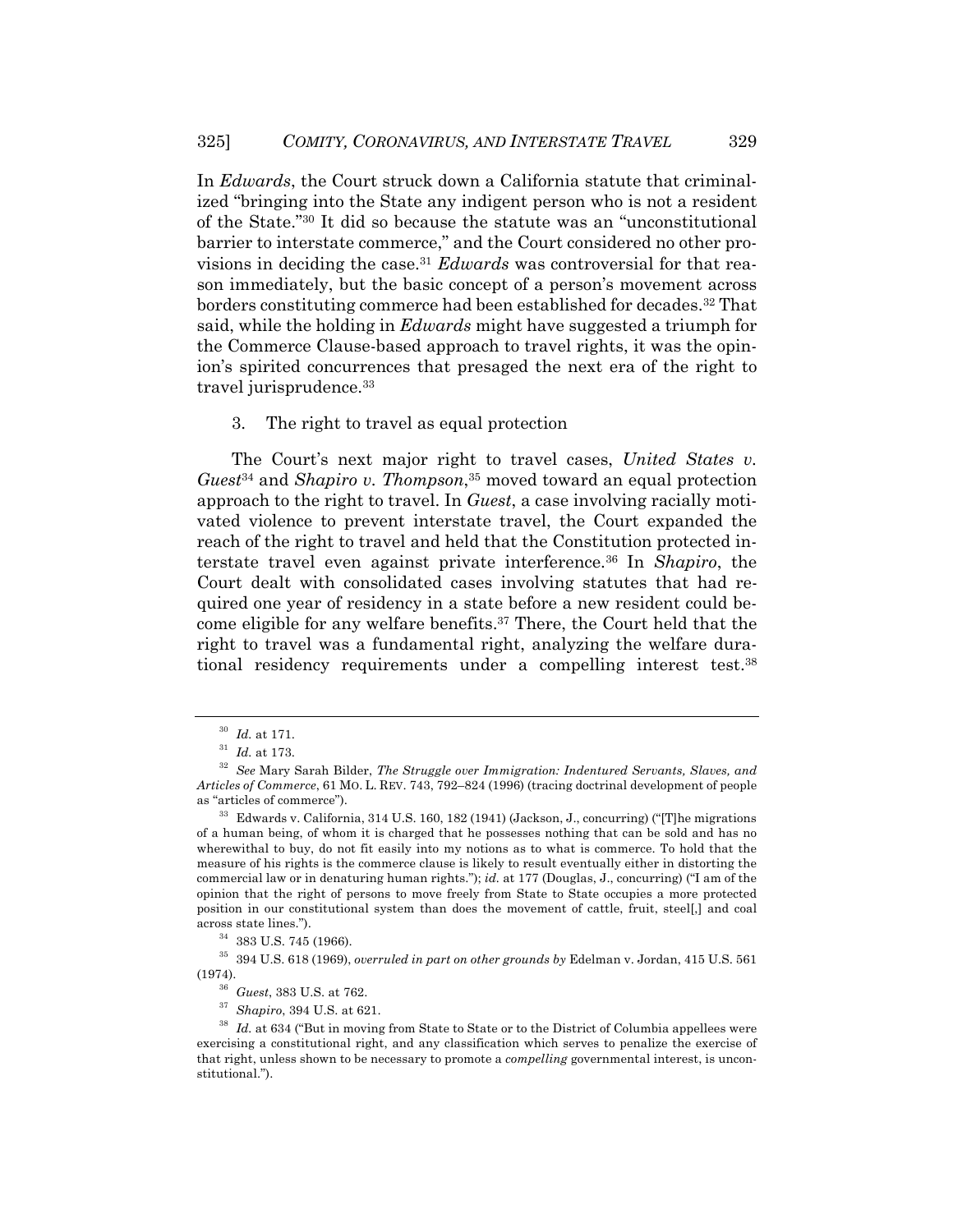*Shapiro* conspicuously declined to identify the source of the right to travel,<sup>39</sup> but it was a clear turning point in the Court's right to travel jurisprudence: the fundamental rights approach to the right to travel offered plaintiffs a new and apparently effective avenue for challenging state legislation that drew distinctions between citizens of different states.

*Shapiro*'s standard, analyzing right to travel issues under strict scrutiny, initially appeared durable. In the immediate aftermath of the case, other states' durational residency requirements were struck down by the Court under strict scrutiny. In *Dunn v. Blumstein*,40 the Court invalidated a one-year residency requirement for voting,<sup>41</sup> and in *Memorial Hospital v. Maricopa County*, <sup>42</sup> the Court struck down a similar residency requirement for access to nonemergency medical care.<sup>43</sup>

The apparent stability began breaking down shortly thereafter, when the Court decided *Sosna v. Iowa*. <sup>44</sup> The case concerned a one-year residency requirement regarding eligibility for divorce. The Court changed course and upheld the durational residency requirement under an apparent rational basis test.45 *Sosna* was the first of a number of cases in which the Court analyzed durational residency requirements under a lower (though somewhat more ambiguous) standard than it had used in *Shapiro*. <sup>46</sup> In *Zobel v. Williams*, <sup>47</sup> for instance, the Court struck down an Alaska oil dividend scheme that paid more to older than to newer residents, and the Court declined to reach heightened scrutiny because it held the scheme had no rational basis at all.48

The Court then decided a pair of cases related to veterans' benefits that further complicated existing doctrine. The benefits were again con-

 $39$  *Id.* at 630 ("We have no occasion to ascribe the source of this right to travel interstate to a particular constitutional provision.").

 $40$  405 U.S. 330 (1972).

<sup>41</sup> *Id.* at 332–34.

 $42$  415 U.S. 250 (1974).

<sup>&</sup>lt;sup>43</sup> *Id.* at 254–55 (1974) ("Whatever its ultimate scope, however, the right to travel was, involved in only a limited sense in *Shapiro*. The Court was there concerned only with the right to migrate, 'with intent to settle and abide' or, as the Court put it, 'to migrate, resettle, find a new job, and start a new life.'").

<sup>44</sup> 419 U.S. 393 (1975).

<sup>45</sup> *Id.* at 410; *id.* at 418, 420 (Marshall, J., dissenting) ("The Court today departs sharply from the course we have followed in analyzing durational residency requirements since *Shapiro v. Thompson*.").

<sup>46</sup> Maldonado v. Houstoun, 157 F.3d 179, 186 (3d Cir. 1998) ("Since *Shapiro* and *Maricopa County*, a majority of the Court has never subjected a durational residency requirement to strict scrutiny.").

 $^{47}\,$  457 U.S. 55 (1982).

<sup>48</sup> *Id.* at 65.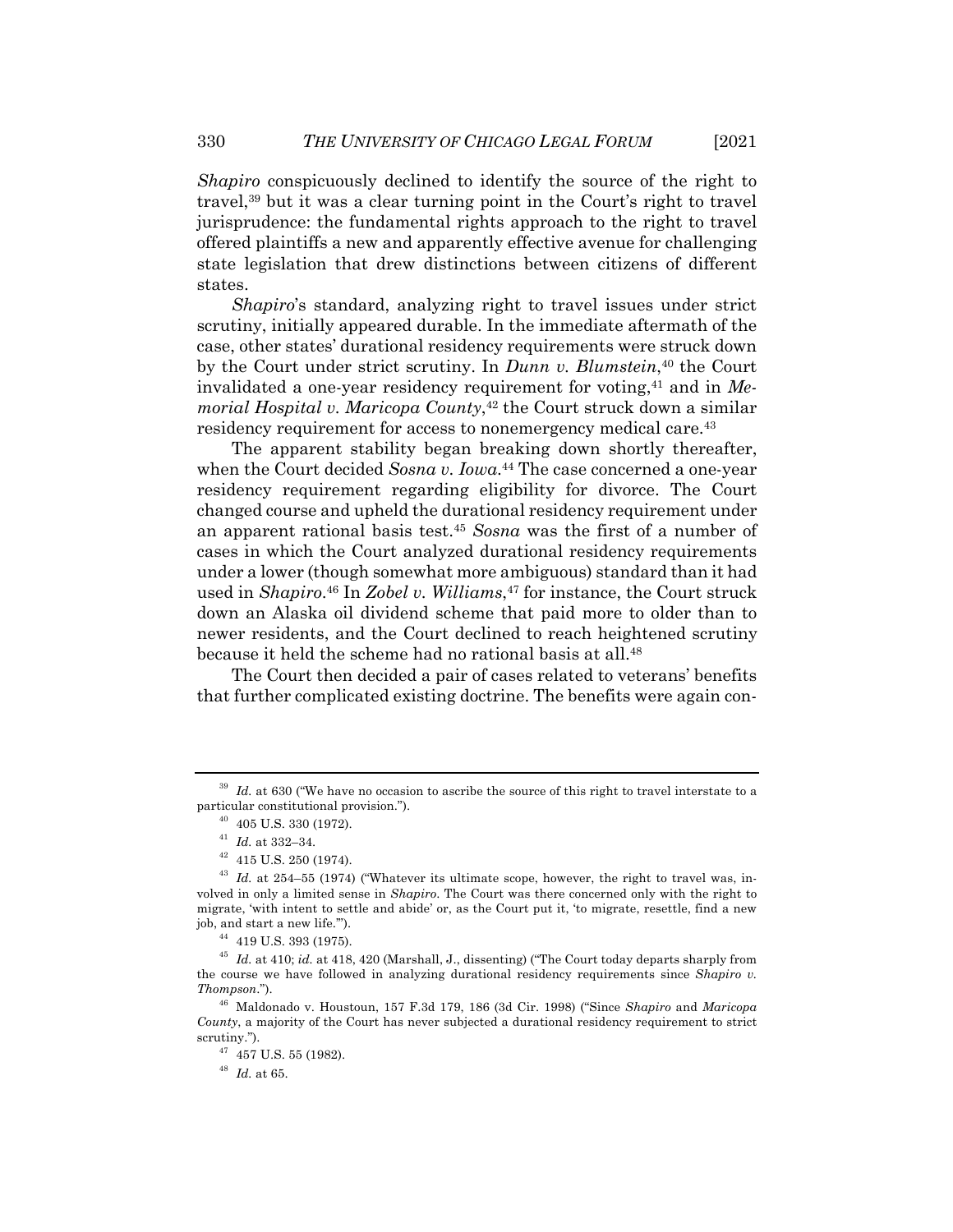ditioned on length of residency. In *Hooper v. Bernalillo County Assessor*, <sup>49</sup> a Nevada veterans' benefit was struck down under a rational basis test because it denied the benefit to some Vietnam War veterans but not to others.50 A similar provision was at issue in *Attorney General of New York v. Soto-Lopez*.51 The petitioners had challenged New York's decision to provide benefits to certain veterans on equal protection and right to travel grounds.<sup>52</sup> Though it is difficult to discern any meaningful difference between the benefit schemes at issue in *Hooper* and *Soto-Lopez*, Justice Brennan's plurality opinion in the latter revived the heightened scrutiny approach to durational residency requirements, striking down New York's law under strict scrutiny.53

#### B. Three Components of *Saenz v. Roe*

It was against this jumbled backdrop that the Court decided its most recent right to travel case, *Saenz v. Roe*. <sup>54</sup> *Saenz*, as both the majority opinion and Chief Justice Rehnquist's dissent recognized, was a conscious effort to clarify the Court's right to travel jurisprudence.55 At issue in the case was a California restriction on welfare benefits—the extent of available benefits had been conditioned on length of residency, and California argued that, because at least *some* benefits were available to all residents, the statute was distinguishable from those invalidated in Court's prior durational residency requirement cases.<sup>56</sup> The Court in *Saenz* still struck this residency requirement down, but it did so under a new framework. Justice Stevens delineated "three different components" of the right to travel:

<sup>54</sup> 526 U.S. 489 (1999); *see also* Hartch, *supra* note 14, at 462 (labelling the pre-*Saenz* case law "inexplicable").

<sup>55</sup> *Saenz*, 526 U.S. at 500 ("The debate about the appropriate standard of review, together with the potential relevance of the federal statute, persuades us that it will be useful to focus on the source of the constitutional right on which respondents rely."); *id.* at 515 (Rehnquist, C.J., dissenting) ("The Court today tries to clear much of the underbrush created by these prior right-to-travel cases . . . .").

<sup>49</sup> 472 U.S. 612 (1985).

 $^{50}\,$   $Id.$  at 615–16.

<sup>51</sup> 476 U.S. 898, 899 (1986).

<sup>52</sup> *Id.* at 900–01.

<sup>53</sup> *Id.* at 911 ("The State has not met its heavy burden of proving that it has selected a means of pursuing a *compelling* state interest which does not impinge unnecessarily on constitutionally protected interests. Consequently, we conclude that New York's veterans' preference violates appellees' constitutionally protected rights . . . ." (emphasis added)); *see id.* at 919 (O'Connor, J., dissenting) ("In pursuing this new dual analysis, the plurality simply rejects the equal protection approach the Court has previously employed in similar cases."); *id.* at 912 (Burger, C.J., concurring) ("The classification held invalid on equal protection grounds in *Hooper* was remarkably similar to the one at issue here; *Hooper*, therefore, would appear to be controlling. The plurality opinion, however, instead *begins* the analysis by addressing the 'right to migrate.' Moreover, heightened scrutiny is employed . . . ." (citations omitted)).

<sup>56</sup> *Id.* at 492, 499–500.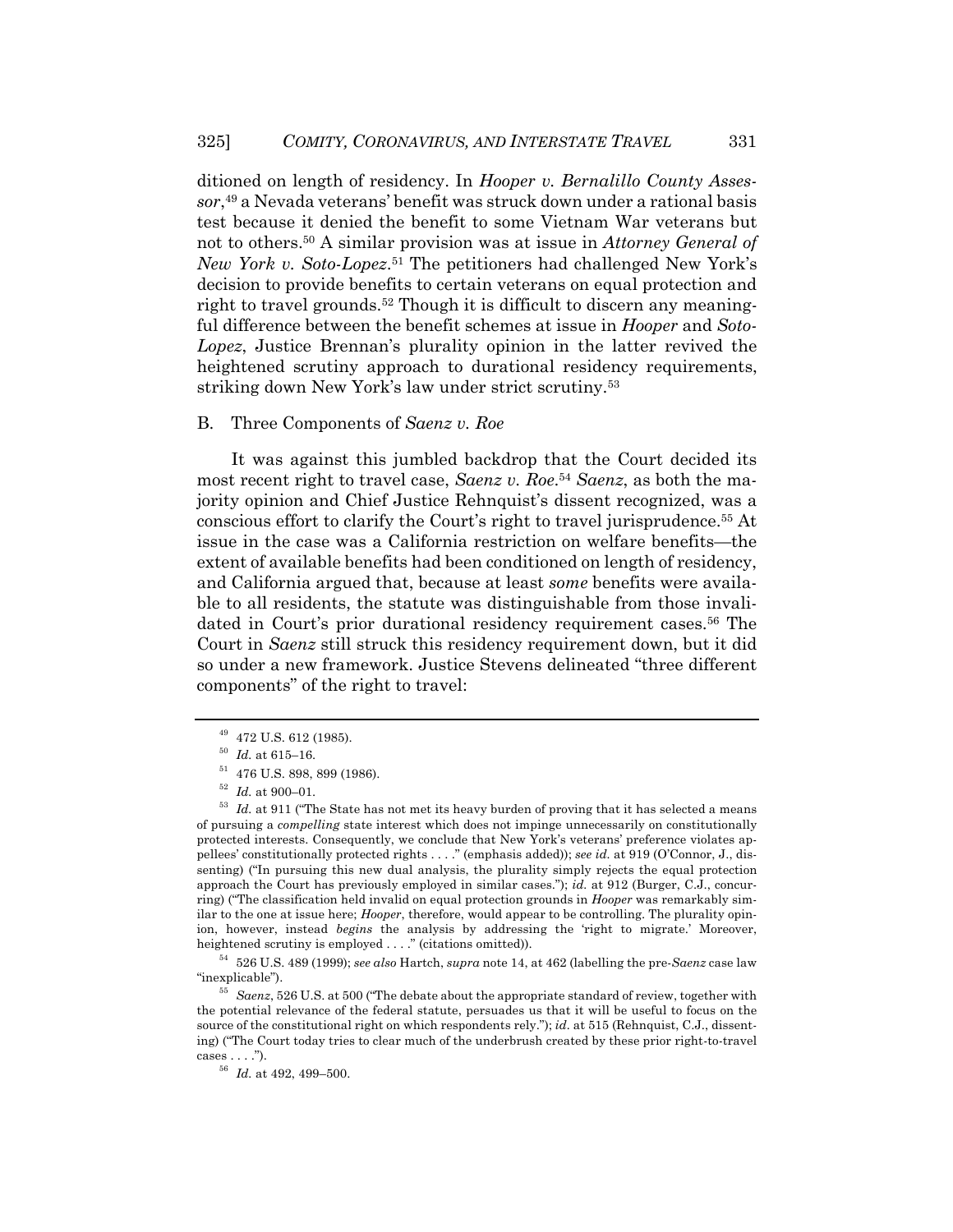The "right to travel" discussed in our cases embraces at least three different components. It protects the right of a citizen of one State to enter and to leave another State, the right to be treated as a welcome visitor rather than an unfriendly alien when temporarily present in the second State, and, for those travelers who elect to become permanent residents, the right to be treated like other citizens of that State.<sup>57</sup>

The new three component framework—the right to enter and leave, the right to be treated as a welcome visitor, and the right for new residents to be treated like other citizens—was a sharp departure from the Court's prior right to travel jurisprudence.

In *Saenz*, the Court associated each component of the right to travel with a different part of the Constitution; in consequence, different kinds of violations could be subject to a different standard of review. The Court offered a structural justification (about the nature of the Union) for the first component of the right to travel (the right to enter and leave) and signaled that violations of it would receive strict scrutiny.58 The Court pointed to *Edwards* and *Guest* as examples of violations of the first component.59 This is notable in itself, as the Court had never suggested the two cases were part of an overarching component before, but it is also important for another reason: *Edwards* was originally decided under the Commerce Clause, while *Guest* was an equal protection case. By grouping the two within a component of the right to travel grounded in structural considerations, the Court cast doubt on the underlying rationale (though not the outcome) of both cases.

The second component, "the right to be treated as a welcome visitor," was held to be explicitly protected by the Privileges and Immunities Clause of Article IV.<sup>60</sup> The Court explained that "the Clause '[bars] discrimination against citizens of other States where there is no substantial reason for the discrimination beyond the mere fact that they are citizens of other States.'"61 Here, the Court indicated that the proper

 $\,$   $57$   $\,$   $Id.$  at 500.

<sup>58</sup> *Id.* at 501 ("The right of free ingress and regress to and from neighboring States, which was expressly mentioned in the text of the Articles of Confederation, may simply have been conceived from the beginning to be a necessary concomitant of the stronger Union the Constitution created." (internal quotations and citations omitted)).

 $^{59}$  *Id.* at 500–01.

 $60$  *Id.* at 501 ("The second component of the right to travel is, however, expressly protected by the text of the Constitution.").

<sup>61</sup> *Id.* at 502.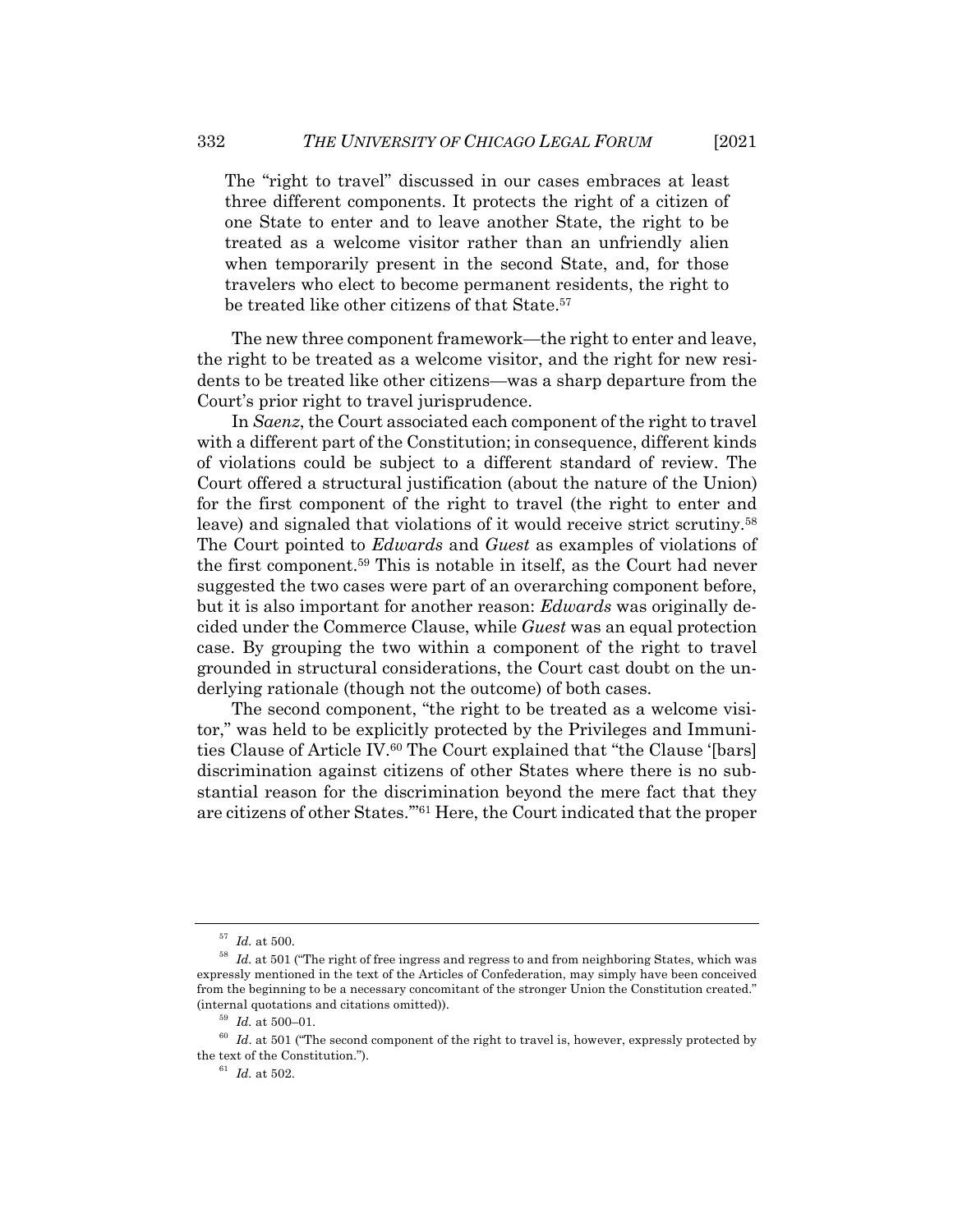standard of review in such a case would be a kind of intermediate scrutiny, in accordance with Article IV Privileges and Immunities case law more broadly.62

The Court then identified the third component of the right to travel, the right of new permanent residents to equal treatment as citizens of a state, with the Privileges or Immunities Clause of the Fourteenth Amendment.<sup>63</sup> With a focus on durational residency requirements—until then evaluated as equal protection issues under varying degrees of scrutiny—the Court held strict scrutiny applicable to the third component.64

Following *Saenz*, lower courts have generally applied this component-based framework when deciding cases where the right to travel is implicated.65 Thus, the Second Circuit held strict scrutiny applicable if a state's highway tolls did in fact violate the third (and only the third) component.66 It has similarly applied a form of intermediate scrutiny where the "only relevant component is . . . the right to be treated as a welcome visitor rather than an unfriendly alien when temporarily present in [a] second State."67 Some courts have also dismissed cases for failure to state a claim which violates a specific component of the right. For example, the Seventh Circuit has dismissed a right to travel claim under the second component because it alleged no discrimination between residents and non-residents.68 The Sixth Circuit has likewise dismissed a claim that failed to allege any violation of the second (welcome visitor) or third (becoming a resident) components of the right to travel.69 In sum, one thrust of *Saenz* and the cases which have followed

<sup>62</sup> *Id.* at 501–02 (collecting Privileges and Immunities cases).

 $\,$   $^{63}$   $\,$   $Id.$  at 502–04.

 $^{64}\,$   $Id.\;$  at 504.

<sup>65</sup> *See, e.g.*, M.S. Willman v. Att'y Gen. of the U.S., 972 F.3d 819, 826–27 (6th Cir. 2020) (two of three components implicated); Selevan v. N.Y. Thruway Auth., 584 F.3d 82, 104 (2d Cir. 2009) (dismissing a claim under the second component); Romeu v. Cohen, 265 F.3d 118, 127 (2d Cir. 2001) ("The second and third components of the travel right are not implicated at all."); Bach v. Pataki, 408 F.3d 75, 87 (2d Cir. 2005) ("The . . . only relevant component is merely a restatement of rights arising under Article IV . . . ."); Chavez v. Ill. State Police, 251 F.3d 612, 648–49 (7th Cir. 2001) ("This is a legal claim based on the first component of the right to interstate travel, and the district court should have examined whether the complaint properly stated a claim under this component."); Peterson v. Martinez, 707 F.3d 1197, 1213 (10th Cir. 2013).

<sup>66</sup> *Selevan*, 584 F.3d at 99 ("Taken together, plaintiffs' allegations clearly implicate a violation of plaintiffs' right to travel under the Fourteenth Amendment's Privileges and Immunities Clause . . . .").

<sup>67</sup> *Bach*, 408 F.3d at 75, 87 (quotations and citations omitted).

<sup>68</sup> *Chavez*, 251 F.3d at 649 ("Plaintiffs' complaint does not allege that the ISP discriminates against nonresidents, however, but that the ISP targets all African-American and Hispanic motorists, regardless of their state of origin. This allegation does not state a claim under the Privileges and Immunities Clause of Article VI [sic].").

<sup>69</sup> *M.S. Willman*, 972 F.3d at 826 (dismissing claim where challenged requirement "would not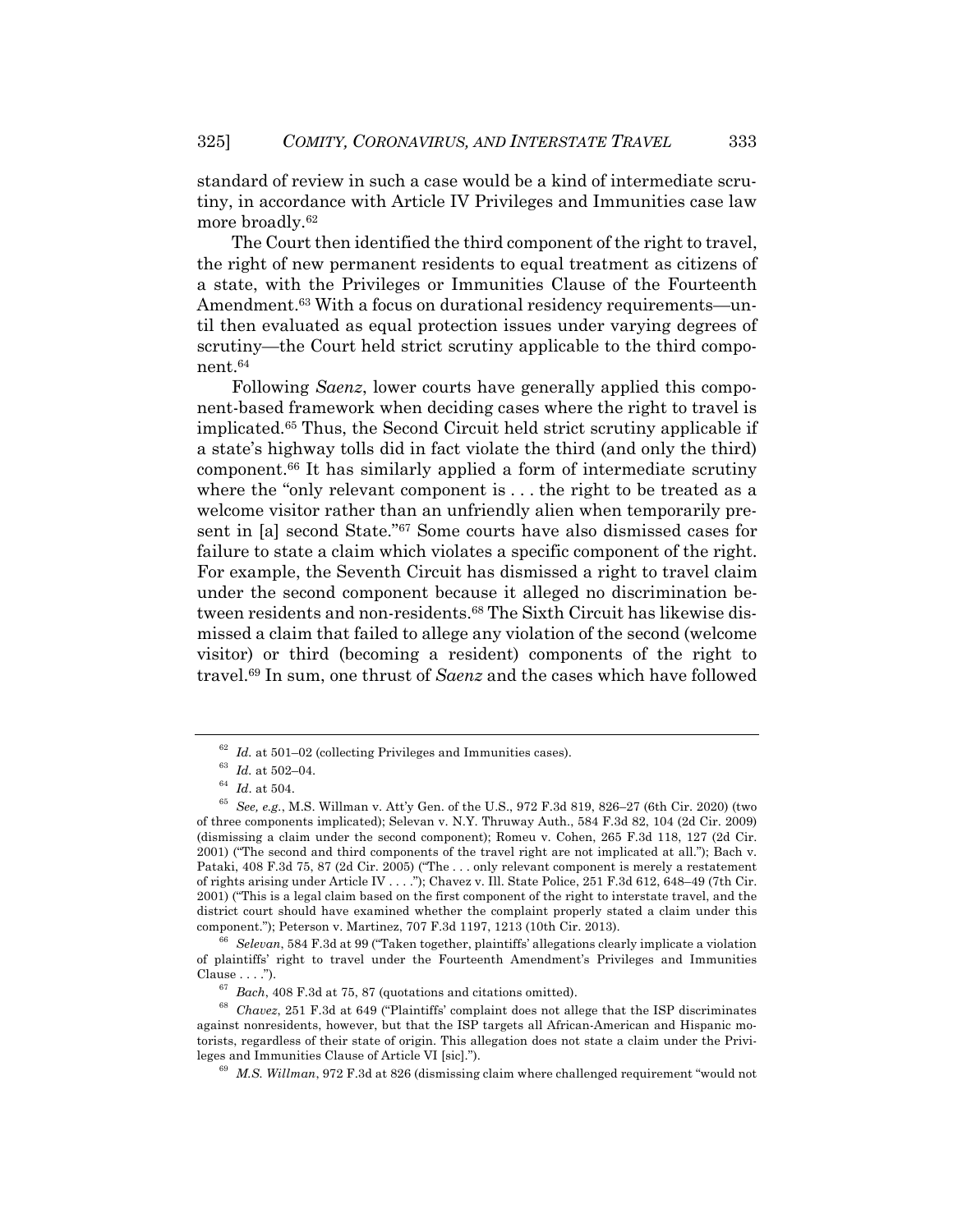it is that, in right to travel cases, different components can invite different inquiries.

#### III. QUARANTINE LAW

This Part addresses certain relevant aspects of quarantine law. As courts,<sup>70</sup> scholars,<sup>71</sup> and practitioners<sup>72</sup> have noted, in the context of a pandemic, the right to travel jurisprudence intersects with prominent quarantine precedents. The first section briefly reviews the early history of American quarantine. The second scrutinizes some of the Supreme Court's earlier quarantine precedents, with a focus on the Commerce Clause, and the third considers two of the Court's influential public health cases: *Jacobson* and *Compagnie Francaise De Navigation A Vapeur v. Louisiana State Board of Health*. <sup>73</sup> The fourth examines the potential effects of the Court's recent decision in *Roman Catholic Diocese* on quarantine law.

A. Early Development of Quarantine in the United States

Quarantine has a long history in American law, appearing as early as 1647.74 Significantly, that first American quarantine was directed at incoming ships—the Massachusetts Bay Colony was targeting arrivals from the Caribbean.75 While colonies and later states subsequently imposed land-based quarantines, quarantine was and remained "especially relevant for port cities through which goods and people entered and intermingled."76 New York opened its first maritime quarantine station in 1784; Boston imposed a May-to-October quarantine requirement for incoming ships in 1808.77 Each was representative of a broader

affect the temporary-visit component of the right to travel" or treat an incoming sex offender differently than an existing resident sex offender).

<sup>70</sup> *See, e.g.*, Carmichael v. Ige, 470 F. Supp. 3d 1133, 1145–46 (D. Haw. 2020) (applying right to travel jurisprudence to state quarantine efforts).

<sup>71</sup> *See, e.g.*, Anthony Michael Kreis, *Contagion and the Right to Travel*, HARV. L. REV. BLOG (Mar. 27, 2020), https://blog.harvardlawreview.org/contagion-and-the-right-to-travel/ [https://perma.cc/PX82-T5C8].

<sup>72</sup> *See, e.g.*, *The Constitutional Consequences of Governmental Responses to COVID-19: The Right to Travel and the Dormant Commerce Clause*, GIBSON DUNN (May 1, 2020), https://www.gibsondunn.com/the-constitutional-consequences-of-governmental-responses-to-covid-19-the-rightto-travel-and-the-dormant-commerce-clause/ [https://perma.cc/7HBU-V8QW].

<sup>73</sup> 186 U.S. 380 (1902).

<sup>74</sup> Felice Batlan, *Law in the Time of Cholera: Disease, State Power, and Quarantines Past and Future*, 80 TEMP. L. REV. 53, 62–67 (2007) (reviewing development of quarantine in the United States).

 $^{75}\,$   $Id.\,$  at 63.

<sup>76</sup> *Id.* at 64.

<sup>77</sup> *Id.*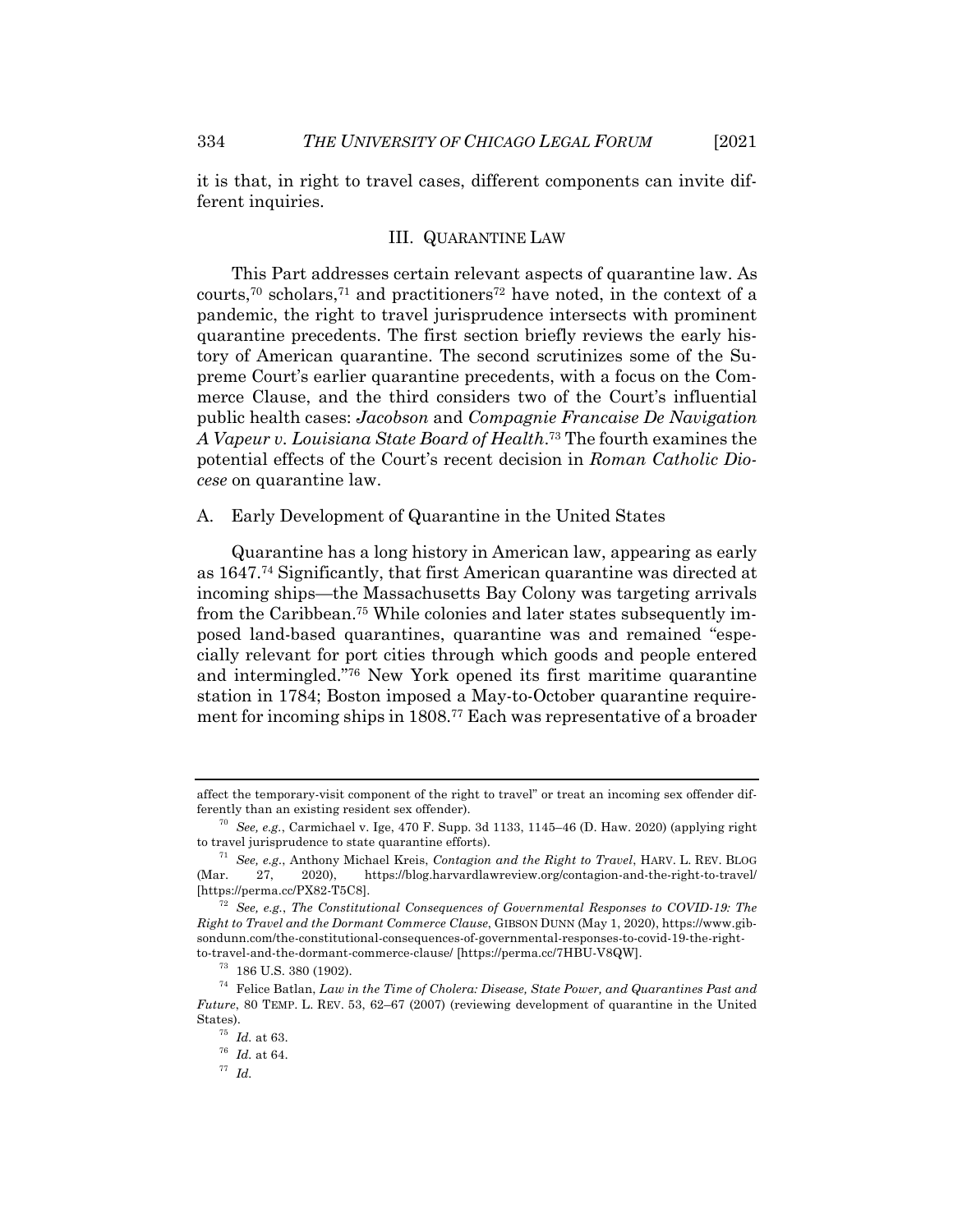trend across American port cities, which imposed similar requirements throughout the nineteenth century.78

The first federal quarantine legislation appeared in 1799, and initial federal efforts to address the problem of infectious disease were mostly limited to support for states and localities.79 The exception was the nation's ports, where federal authority was considered strongest.<sup>80</sup> It was not until the twentieth century and the passage of the 1944 Public Health Service Act that federal authority in quarantine reached something like true independence; even with a clearer base of Congressional authorization, the federal government's actual role in quarantine has arguably still been limited to support for states and localities.<sup>81</sup>

B. The Commerce Clause, Police Powers, and Challenges to Quarantine Authority

As quarantine has been a common practice in the United States, American courts have entertained a variety of challenges to the use of quarantine as a public health measure. In general, they have reviewed state action under lenient standards. The Supreme Court, for its part, heard the majority of its quarantine cases before the 1930s, prior to the development of an effective vaccination regime.<sup>82</sup> The Court has historically expressed substantial deference toward states with respect to their quarantine authority and characterized quarantine as a traditional police power maintained by states in the absence of federal legislation to the contrary.83

The most recent major test of state quarantine authority prior to the COVID-19 pandemic occurred during a series of yellow fever out-

<sup>78</sup> *Id.*; *see also* Price, *supra* note 28, at 383–86 (discussing similar quarantine procedures at other ports).

<sup>79</sup> Batlan, *supra* note 74, at 63–64; *see also* Gibbons v. Ogden, 22 U.S. (9 Wheat.) 1, 205 (1824) ("On the contrary, they are treated as quarantine and health laws, are so denominated in the acts of Congress, and are considered as flowing from the acknowledged power of a State, to provide for the health of its citizens.").

Batlan, *supra* note 74, at 66 ("[F]ederal quarantine jurisdiction remained limited to goods and people flowing into and out of the United States . . . .").

<sup>81</sup> *See generally* Price, *supra* note 28 (arguing for more expansive use of federal quarantine authority).

<sup>82</sup> Joseph B. Topinka, *Yaw, Pitch, and Roll: Quarantine and Isolation at United States Airports*, 30 J. OF LEGAL MED. 51, 72 (2009) (discussing quarantine's decline "in light of the power of antibiotics and vaccines designed to eradicate . . . diseases").

<sup>83</sup> *See, e.g.*, Compagnie Francaise De Navigation A Vapeur v. La. State Bd. of Health, 186 U.S. 380, 387 (1902) ("That from an early day the power of the states to enact and enforce quarantine laws for the safety and the protection of the health of their inhabitants has been recognized by Congress, is beyond question. That until Congress has exercised its power on the subject, such state quarantine laws and state laws . . . are not repugnant to the Constitution of the United States . . . .").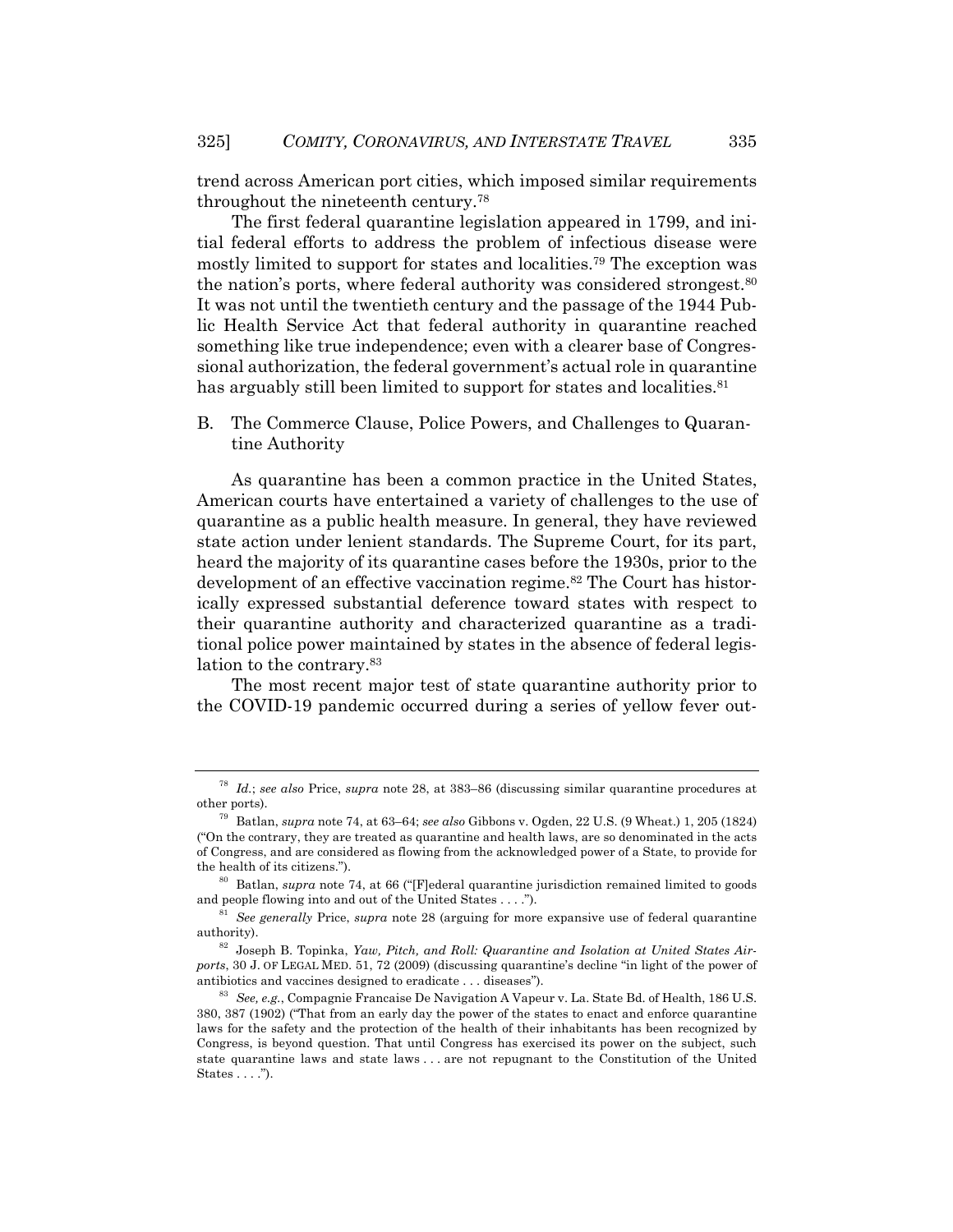breaks in the late nineteenth century. These outbreaks eventually generated federal responses, but their more immediate legal effect was litigation challenging state quarantines.<sup>84</sup> Here, again, courts acted deferentially toward states implementing quarantines, though they also attempted to impose some outer limits on quarantine authority.85 During the period, challenges to a state's ability to impose quarantines focused on state authority to burden interstate commerce;<sup>86</sup> the Constitution, of course, grants the federal government authority to regulate commerce.87 In two cases decided under the Commerce Clause, the Supreme Court acknowledged expansive state quarantine powers while establishing some limitations on a state's ability to thereby interfere with interstate commerce.<sup>88</sup> In *Morgan's Louisiana & T.R. & S.S. Company v. Board of Health of State of Louisiana*, <sup>89</sup> the Court upheld a Louisiana quarantine that severely restricted interstate commerce while also acknowledging that Congress had the authority to abrogate state quarantine laws insomuch as they conflicted with federal law.90 Further, in *Railroad Company v. Husen*, <sup>91</sup> the Court held that states could not impose quarantines that interfered with interstate commerce "beyond what is absolutely necessary for [their] self-protection."92 These cases show that, even in the Commerce Clause context, quarantine power is not unlimited.

#### C. The (Limited) Reach of Leading Quarantine Cases

Two other public health cases are especially relevant to the development of quarantine law. One, *Compagnie Francaise*, is another Commerce Clause case. Its facts have clear parallels to current COVID-19– related travel restrictions.93 In *Compagnie Francaise*, a foreign-flagged ship carrying some U.S. passengers was denied entry to the ports of

<sup>84</sup> For a thorough overview of this history, see Price, *supra* note 28, at 398–413.

<sup>85</sup> Batlan, *supra* note 74, at 97–110 (reviewing limitations on quarantine authority imposed after 1892 yellow fever outbreak).

<sup>86</sup> *See supra* Part II.A.

<sup>87</sup> *See* Price, *supra* note 28, at 385–86 (suggesting the primary reason for a lack of a right to travel or dormant commerce clause challenge to quarantine laws may have been the severity of health risks).

 $^{88}\,$   $Id.$  at 400–02.

<sup>89</sup> 118 U.S. 455 (1886).

<sup>90</sup> *Id.* at 463–64 ("[W]henever Congress shall undertake to provide . . . a general system of quarantine . . . all state laws on the subject will be abrogated, at least so far as the two are inconsistent  $\dots$ .").

 $^{91}\,$  95 U.S. 465 (1877).

<sup>92</sup> *Id.* at 472.

<sup>93</sup> *See, e.g.*, Bayley's Campground v. Mills, 463 F. Supp. 3d 22, 30 n.9 (D. Me. 2020) (acknowledging parallels); Kreis, *supra* note 71 (same).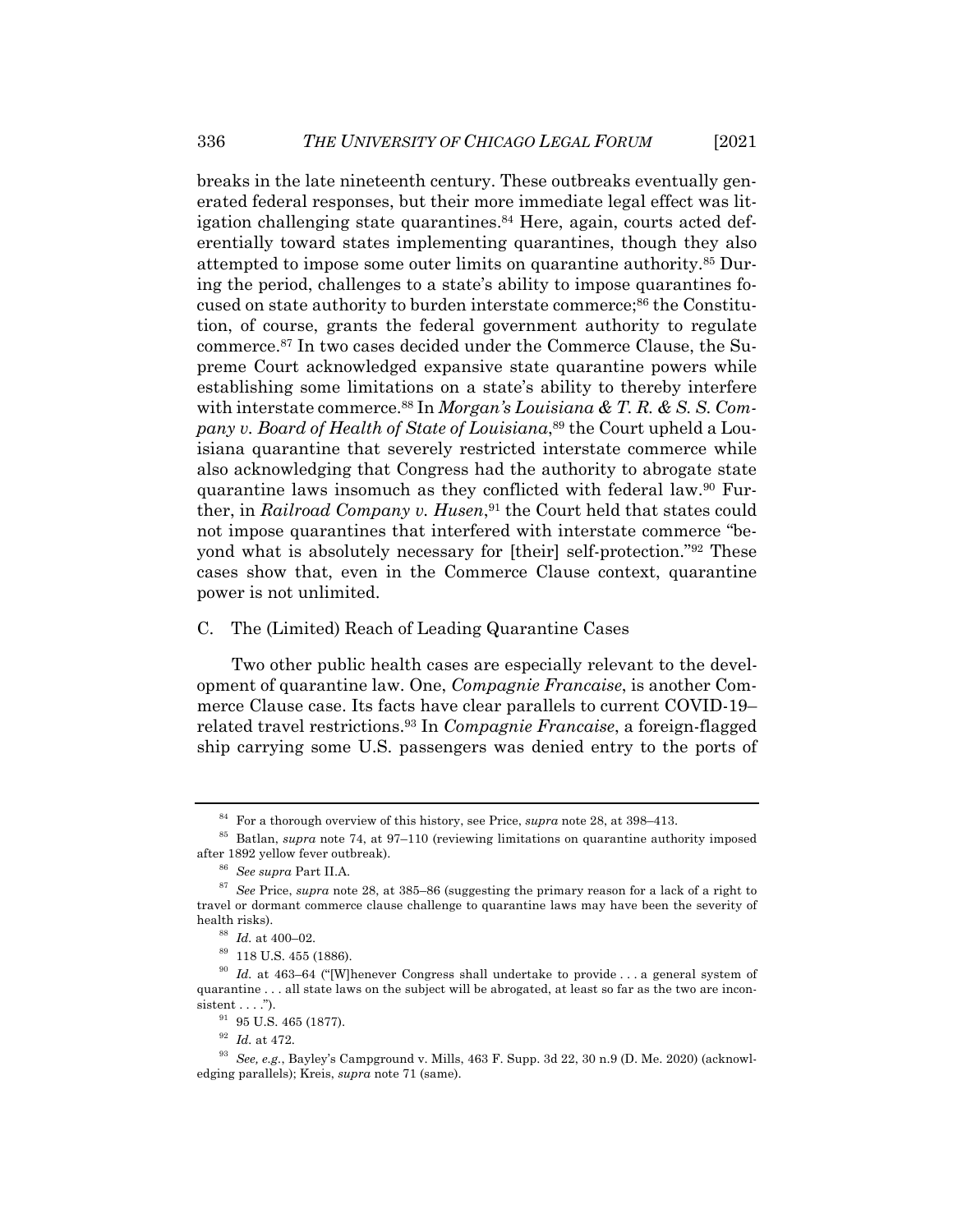Louisiana, then experiencing a yellow fever outbreak, despite confirmation that none of the passengers were infected.94 Writing for the majority, Justice White held that the state possessed quarantine authority extensive enough to prevent the ship from landing "although [it] affect[s] foreign and domestic commerce."95

At least on its face, *Compagnie Francaise* appears to stand for an expansive quarantine power.96 Yet a number of considerations are likely to limit its reach. Despite Justice White's sweeping language, the exercise of quarantine power at issue took place in familiar circumstances: a foreign ship at a port. Quarantine was closely associated with ports,97 and federal quarantine authority in particular developed and remained almost exclusively at ports for much of the nation's history.98 (Few question quarantine authority, even over citizens, at external borders.99) Though the holding seemed broad, the case's facts were confined to a context where traditional quarantine authority was strongest.

Additionally, the factual background in *Compagnie Francaise* was more complex than it appears. In brief, Louisiana's actual purpose for quarantine may have been unrelated to yellow fever. The ship carried Italian emigrants; the state's purpose, some have argued, was simply to block their entry.100 In this respect, it might be useful to compare the case with *Wong Wai v. Williamson*<sup>101</sup> and *Jew Ho v. Williamson*, <sup>102</sup> two cases from the same period that struck down local quarantines because they discriminated against racial groups.103 Though the Court upheld

<sup>94</sup> Compagnie Francaise De Navigation A Vapeur v. La. State Bd. of Health, 186 U.S. 380, 380–81 (1902); *see also In re* Abbott, 954 F.3d 772, 784 (5th Cir. 2020) (noting that *Compagnie Francaise* affirmed "Louisiana's right to quarantine passengers aboard vessel—even where all were healthy—against a Fourteenth Amendment challenge").

<sup>95</sup> *Compagnie Francaise*, 186 U.S. at 391.

<sup>&</sup>lt;sup>96</sup> Price, *supra* note 28, at 385 (acknowledging the case appears to stand for a "seemingly unlimited local police power for quarantine").

<sup>97</sup> Topinka, *supra* note 82, at 55–61 (tracing history of quarantines).

<sup>98</sup> *Id.*

<sup>99</sup> *But see* J. Nicholas Murosko, Note, *Communicable Diseases and the Right to Re-Enter the United States*, 24 WM. & MARY BILL OF RTS. J. 913, 913–14 (arguing for a constitutional right to re-enter the United States).

<sup>100</sup> *See Compagnie Francaise*, 186 U.S. at 386 ("The excited public discussions at the time as to the right of the state board, under the then existing law, to prevent the landing of the emigrants and as to its duty in the premises, were so extended as to authorize us to take judicial notice of the fact, and in our opinion the clause in the present act which covers that precise matter was inserted therein for the express purpose of placing the particular question outside of the range of controversy." (internal quotations omitted)); *see also id.* at 398–99 (Brown, J., dissenting) ("In other words, the Board of Health is authorized and assumes to prohibit in all portions of the State which it chooses to declare in quarantine, the introduction or immigration of all persons . . . I think this is not a necessary or proper exercise of the police power . . . .").

<sup>101</sup> 103 F. 1 (C.C.N.D. Cal. 1900).

<sup>102</sup> 103 F. 10, 26 (C.C.N.D. Cal. 1900).

<sup>103</sup> *Wong Wai*, 103 F. at 10; *Jew Ho*, 103 F. at 26 ("[T]his quarantine . . . is unreasonable, unjust, and oppressive, and therefore contrary to the laws limiting the police powers of the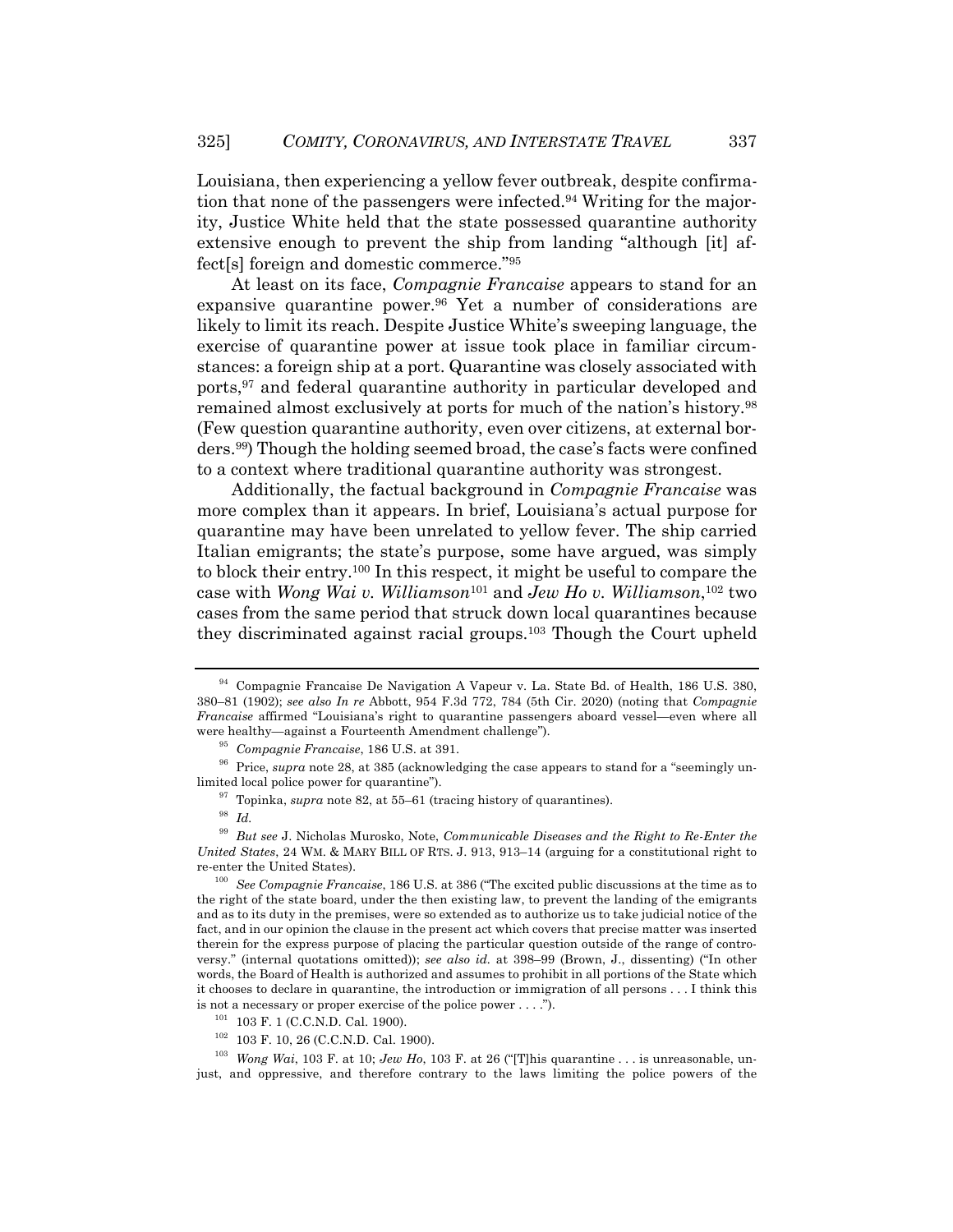the quarantine at the time, the true motivations behind it would likely

receive much more stringent scrutiny today.104 The holding in *Compagnie Francaise* is also notably in tension with the Court's holding in *Jacobson*, decided three years later. *Jacobson*, a seminal public health case, has served as a constant reference point for cases involving the conflict between individual rights, public health, and the extent of state police powers; courts have repeatedly made reference to *Jacobson* throughout the COVID–19 pandemic.105 *Jacobson*'s facts may be familiar: Jacobson challenged a Massachusetts statute requiring citizens to be vaccinated against smallpox, and the Court upheld the statute.<sup>106</sup> The standard proffered in the case—approving public health laws so long as they bear a "real or substantial relation" to the state's objective107—is likely even more familiar.

Two other points may be more relevant in the right to travel context: the composition of the *Jacobson* majority and the permissible quarantine example offered in the case.108 Justice Harlan wrote the opinion in *Jacobson* and also joined the dissent in *Compagnie Francaise*. In terms of its principles, the dissent in *Compagnie Francaise* bears a strong resemblance to the quarantine standard set in *Jacobson*. <sup>109</sup> *Jacobson* contains an explicit discussion of state quarantine power, a power the Court defined more narrowly than the holding in *Compagnie Francaise*. <sup>110</sup> The example of a permissible quarantine presented in *Jacobson* is more limited:

An American citizen, arriving at an American port on a vessel in which, during the voyage, there had been cases of yellow fever

state  $\dots$ .").

<sup>&</sup>lt;sup>104</sup> The case is also strange on scientific grounds: it upholds a quarantine to prevent yellow fever even though it was well established by 1902 that yellow fever was spread by mosquitoes, not people. Under *Jacobson*, that oddity might have changed the calculus. *See* Jacobson v. Massachusetts, 197 U.S. 11, 30–36 (1905) (taking into account scientific evidence on vaccination); *see also* Wendy E. Parmet, *Quarantining the Law of Quarantine: Why Quarantine Law Does Not Reflect Contemporary Constitutional Law*, 9 WAKE FOREST. J.L. & POL'Y 1, 12–14 (2018) (discussing development of doctrine post-*Compagnie Francaise*)

 $105$  Carmichael v. Ige, 470 F. Supp. 3d 1133, 1142 (D. Haw. 2020) (collecting cases).

<sup>106</sup> *Jacobson*, 197 U.S. at 35.

 $^{107}$   $\,$   $Id.$  at 31.

 $\frac{108}{109}$  *Id.* at 29.

<sup>109</sup> *Compare* Compagnie Francaise De Navigation A Vapeur v. La. State Bd. of Health, 186 U.S. 380, 398 (1902) (Brown, J., dissenting) ("I have no doubt of the power to quarantine all vessels arriving in the Mississippi from foreign ports for a sufficient length of time to enable the health officers to determine whether there are among her passengers any persons afflicted with a contagious disease."), *with Jacobson*, 197 U.S. at 29 ("An American citizen, arriving at an American port . . . may yet, in some circumstances, be held in quarantine against his will on board of such vessel or in a quarantine station, until it be ascertained by inspection . . . that the danger of the spread of the disease . . . has disappeared.").

<sup>110</sup> *See Jacobson*, 197 U.S. at 29.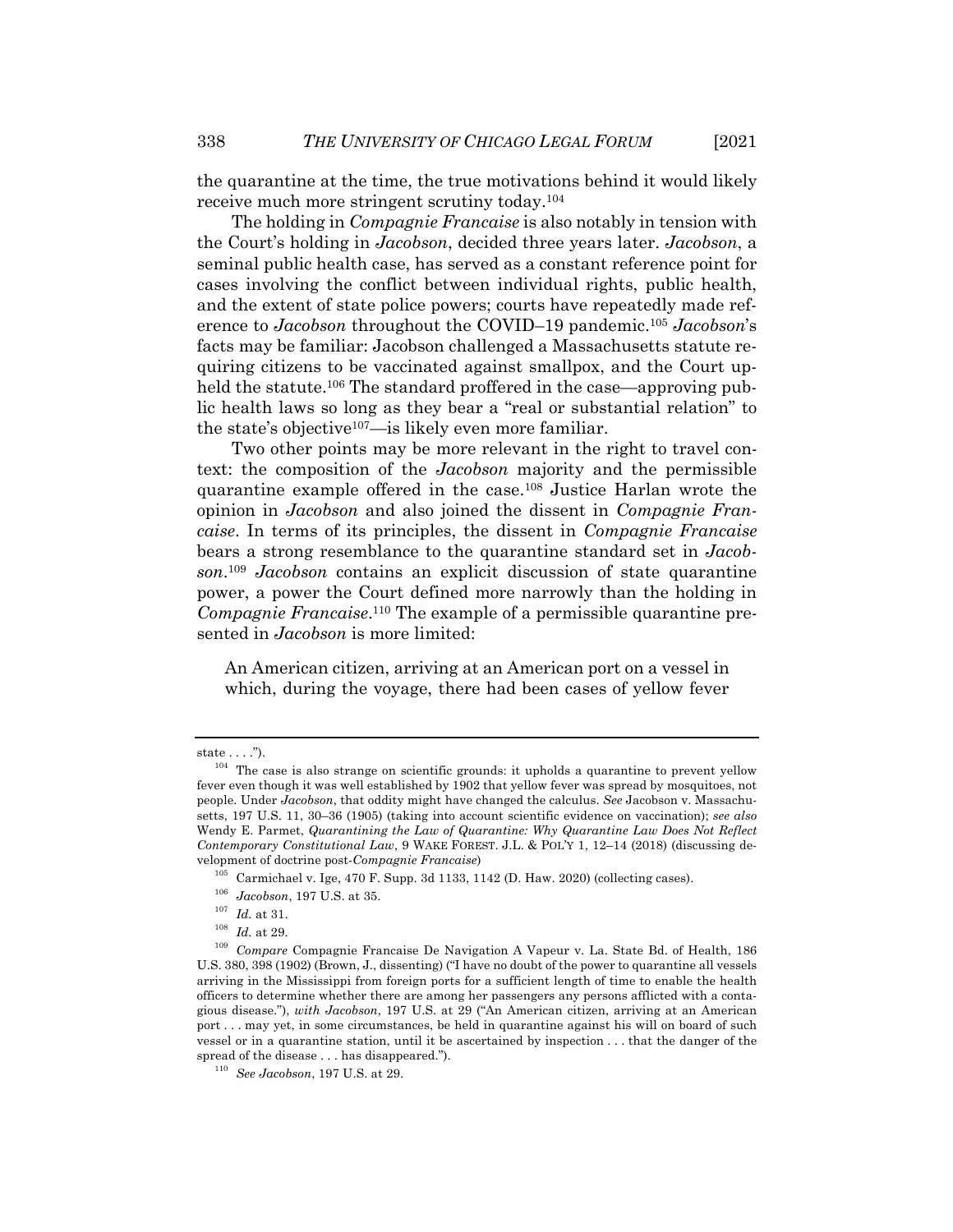or Asiatic cholera, although apparently free from disease himself, may yet, in some circumstances, be held in quarantine against his will on board of such vessel or in a quarantine station, until it be ascertained by inspection, conducted with due diligence, that the danger of the spread of the disease among the community at large has disappeared.111

This is more than an historical peculiarity; as courts have frequently made reference to *Jacobson* during the COVID-19 crisis, it makes sense to be sensitive to tensions between the two cases.112 Of note, no right to travel question was raised in *Compagnie Francaise*, which was decided under the Commerce Clause. Further, the much more often cited *Jacobson* offers a more circumscribed example of lawful quarantine powers, one that does not appear to grant states the authority to indefinitely quarantine travelers known to be healthy. Though some have pointed to *Compagnie Francaise* in relation to the right to travel during the current pandemic,  $^{113}$  it is not likely to control interstate travel cases for the reasons discussed above.

#### D. *Roman Catholic Diocese v. Cuomo*

The *Jacobson* standard itself has come under new scrutiny during the current pandemic.114 Early in COVID-19's course, however, criticism of Jacobson's deferential standard went largely unheeded. Courts across the country applied the *Jacobson* standard in cases covering a remarkable range of constitutional issues; the result was an expanding body of case law upholding most COVID-19–related public health measures.115 These courts received support in the form of a concurrence in a denial of certiorari written by Chief Justice Roberts in *South Bay United Pentecostal Church v. Newsom*.116 Chief Justice Roberts's concurrence suggested that *Jacobson* was relevant wherever regulations

<sup>111</sup> *Id.*

 $112$  Carmichael v. Ige, 470 F. Supp. 3d 1133, 1142 (D. Haw. 2020) (collecting cases).

<sup>113</sup> *See, e.g.*, Kreis, *supra* note 71.

<sup>114</sup> *See, e.g.*, Lindsay Wiley & Stephen I. Vladeck, *Coronavirus, Civil Liberties, and the Courts: The Case Against "Suspending" Judicial Review*, 133 HARV. L. REV. F. 179 (2020).

<sup>115</sup> *See, e.g.*, *In re* Abbott, 954 F.3d 772, 784 (5th Cir. 2020); Best Supplement Guide, LLC v. Newsom, No. 20-cv-00965, 2020 U.S. Dist. LEXIS 90608, at \*1 (E.D. Cal. May 22, 2020); *Carmichael*, 470 F. Supp. 3d at 1142 (collecting cases).

 $116$  S. Bay United Pentecostal Church v. Newsom, 140 S. Ct. 1613, 1613 (2020) ("The precise question of when restrictions on particular social activities should be lifted during the pandemic is a dynamic and fact-intensive matter subject to reasonable disagreement. Our Constitution principally entrusts '[t]he safety and the health of the people' to the politically accountable officials of the States "to guard and protect." (citing *Jacobson*, 197 U. S. 11, 38 (1905))).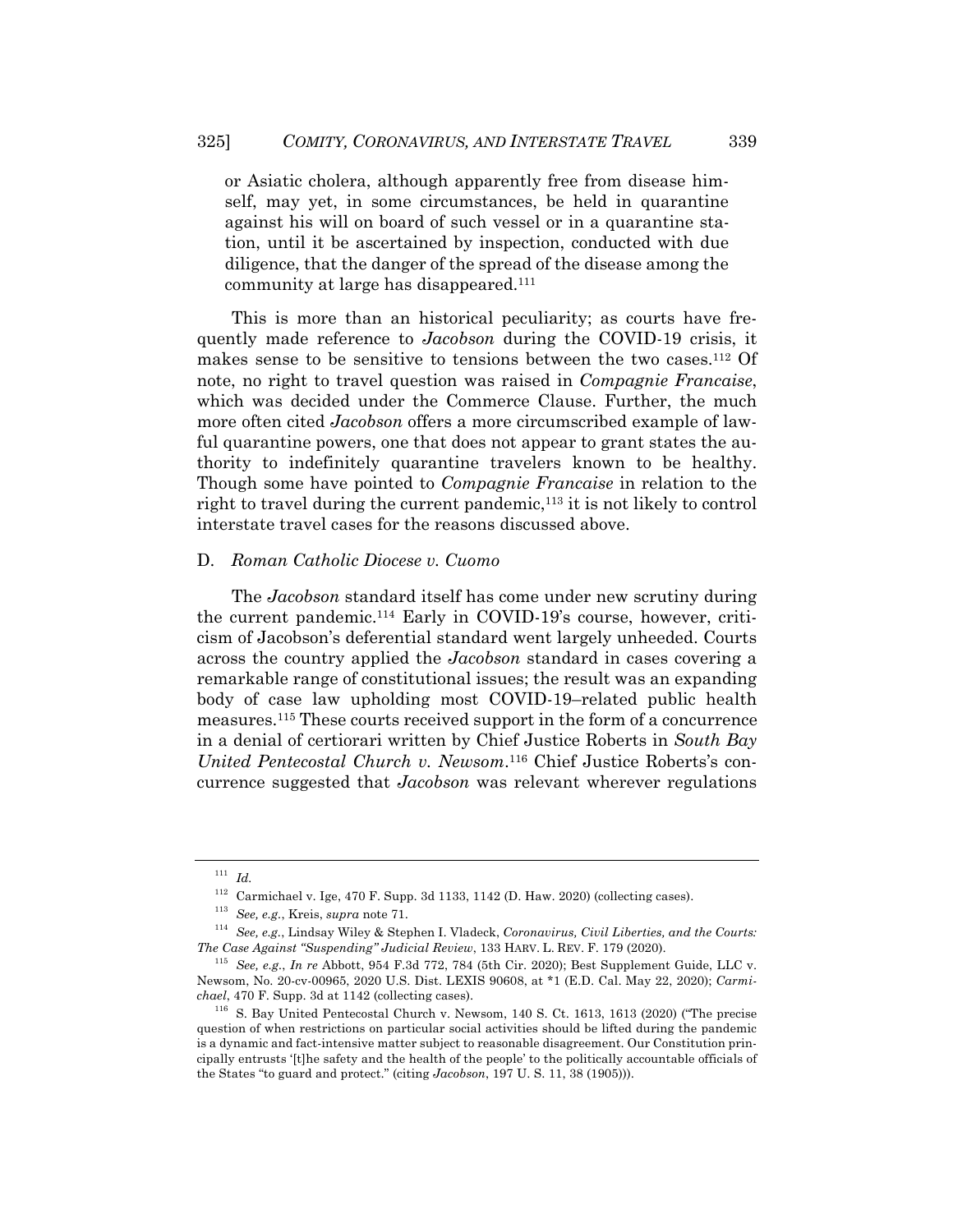were facially neutral, even in the context of a First Amendment chal $l$ enge.<sup>117</sup>

The Supreme Court has since issued new guidance. The Court's recent decision in *Roman Catholic Diocese*, also a free exercise case, is highly relevant.118 In *Roman Catholic Diocese*, the Court applied its highest standard of review, explaining that "[b]ecause the challenged restrictions are not neutral and of general applicability, they must satisfy strict scrutiny, and this means that they must be narrowly tailored to serve a compelling state interest."119 The Court sent a strong signal that, where there was possible discrimination, normal standards of review would not be suspended.120 Justice Gorsuch's concurring opinion was even more explicit:

To justify its result [in *South Bay*], the concurrence reached back 100 years in the U.S. Reports to grab hold of our decision in *Jacobson v. Massachusetts*. But *Jacobson* hardly supports cutting the Constitution loose during a pandemic. That decision involved an entirely different mode of analysis, an entirely different right, and an entirely different kind of restriction.<sup>121</sup>

The Court reaffirmed this view when, on appeal, it reconsidered *South Bay United Pentecostal Church v. Newsom* and applied strict scrutiny to strike down California's restrictions on religious services.122 Following on these cases, it appears that *Jacobson*, widely cited early the pandemic, simply has less purchase after the Court's decision in *Roman Catholic Diocese*. 123

<sup>117</sup> *Id.*

<sup>118</sup> Roman Cath. Diocese v. Cuomo, 141 S. Ct. 63, 67 (2020).

<sup>&</sup>lt;sup>119</sup> *Id.* (internal quotations omitted).

<sup>&</sup>lt;sup>120</sup> *Id.* at 68 ("But even in a pandemic, the Constitution cannot be put away and forgotten. The restrictions at issue here, by effectively barring many from attending religious services, strike at the very heart of the First Amendment's guarantee of religious liberty. Before allowing this to occur, we have a duty to conduct a serious examination of the need for such a drastic measure.").

<sup>&</sup>lt;sup>121</sup> *Id.* at 212 (Gorsuch, J., concurring) (citations omitted).

<sup>&</sup>lt;sup>122</sup> S. Bay United Pentecostal Church v. Newsom, 141 S. Ct. 716, 718 (2021) (Gorsuch, J., concurring) (plurality opinion) ("In cases implicating this form of 'strict scrutiny,' courts nearly always face an individual's claim of constitutional right pitted against the government's claim of special expertise in a matter of high importance involving public health or safety. It has never been enough for the State to insist on deference or demand that individual rights give way to collective interests. . . . The whole point of strict scrutiny is to test the government's assertions, and our precedents make plain that it has always been a demanding and rarely satisfied standard. . . . Even in times of crisis—perhaps *especially* in times of crisis—we have a duty to hold governments to the Constitution." (internal citations omitted)). This portion of Justice Gorsuch's concurrence garnered five votes.

<sup>123</sup> *See, e.g.*, Robinson v. Murphy, 141 S. Ct. 972, 972 (2020) (remanding for reconsideration in light of *Roman Cath. Diocese*); Harvest Rock Church, Inc. v. Newsom, 141 S. Ct. 889, 889 (2020) (same).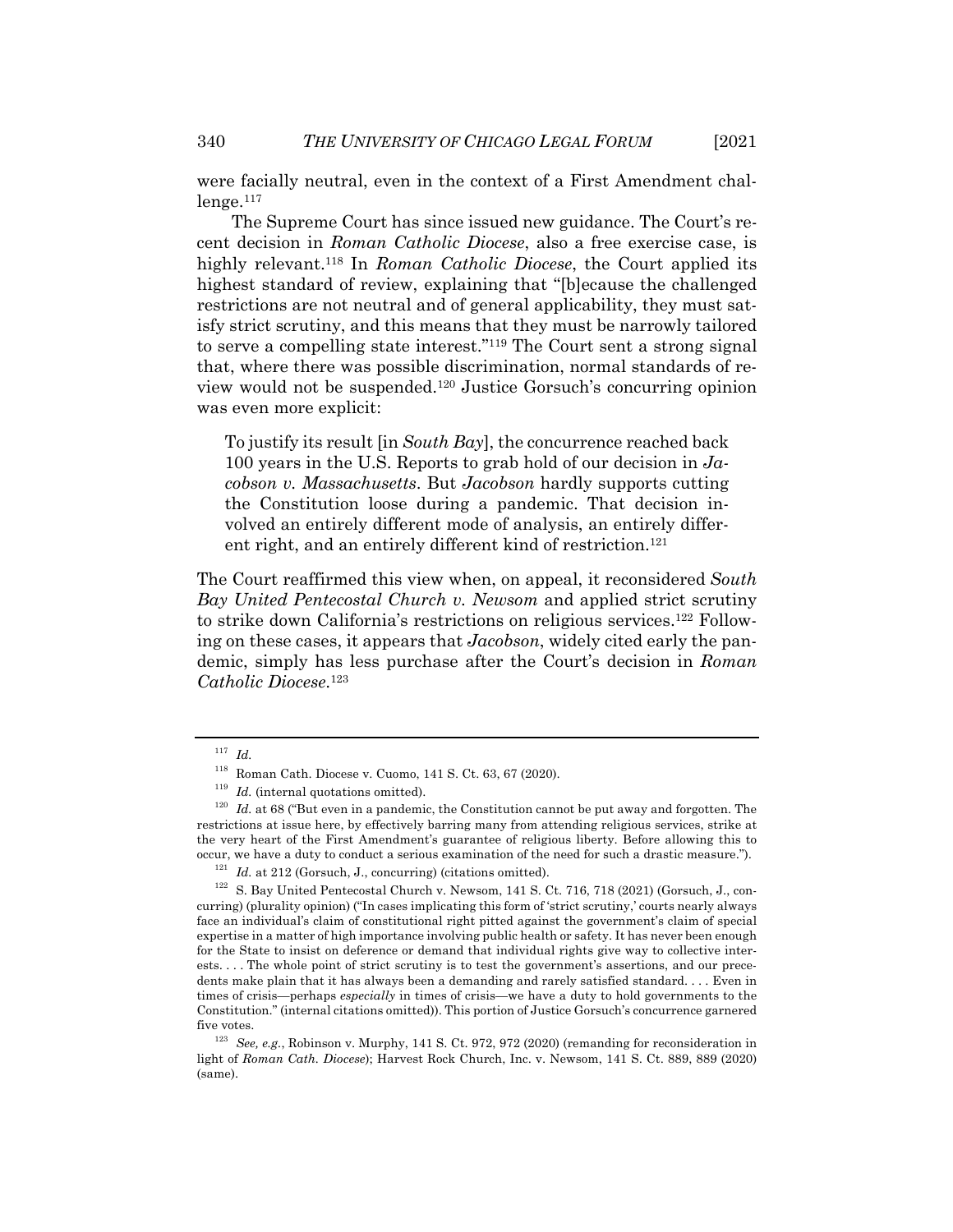# IV. INTERSTATE TRAVEL RESTRICTIONS DURING THE COVID-19 PANDEMIC

#### A. COVID-19–Related Interstate Travel Restrictions

State governments have responded to the COVID-19 outbreak with a variety of actions designed to arrest its spread, including measures intended to deter or restrict travel into their states. At present, at least twenty-four states have promulgated public health orders or legislation which affects interstate travel during the COVID-19 pandemic.<sup>124</sup> This Part provides a brief overview of characteristic features of the restrictions and reviews contemporaneous court challenges related to interstate travel rights.

Restrictions on interstate travel have been similar at the broadest level. The basic outline across states is comparable: Initially, many states established quarantine procedures for certain entrants into the state.125 The quarantine period has typically been fourteen days, in keeping with the incubation period for COVID-19.126 At least facially, regardless of which groups the quarantine requirement applies to, states' restrictions have not distinguished between residents and nonresidents.127 Commonalities begin to break down thereafter, and the most prominent difference may be that states have imposed quarantines on different classes of entrants. Some states have imposed a general quarantine on all entrants from any state, notwithstanding state citizenship status or local infection rates.128 Others have imposed more targeted restrictions, requiring only entrants from certain states to quarantine upon entry.129 States have also moved between these two regimes.130

There are two other major distinctions, both of which relate to the enforcement regime.131 First, some states have made their quarantine

<sup>124</sup> Studdert et al., *Partitioning the Curve – Interstate Travel Restrictions During the Covid-19 Pandemic*, 383 NEW ENG. J. MED. e83(1), e83(2) (2020).

 $^{125}\,$   $Id.\,$  at e83(1).

<sup>126</sup> *Id.*

 $127$  This distinction (or lack thereof) is critical.

<sup>128</sup> Studdert et al., *supra* note 124, at e83(2).

<sup>129</sup> *Id.*

<sup>130</sup> *Id.*

<sup>&</sup>lt;sup>131</sup> Though beyond the scope of this Comment, the orders have at least one other important characteristic. Some states have exempted commercial travel from their public health orders.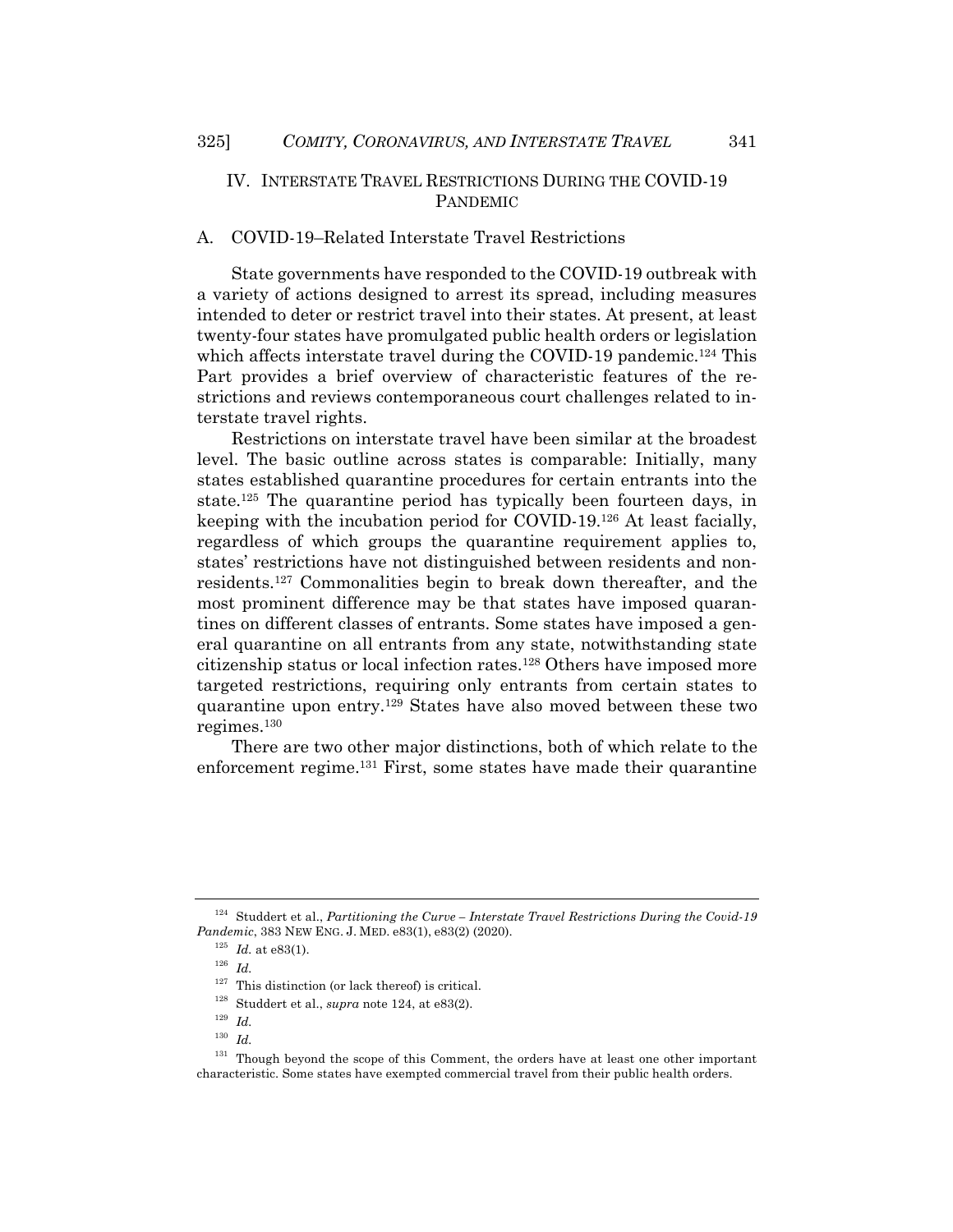regimes voluntary.132 These appear to be less problematic constitutionally.133 Other states have made breaches of COVID-related travel restrictions criminal violations.134 Second, state enforcement regimes have varied widely. Unguided self-quarantine has been a common measure, such that an entry violation might not be caught.135 States have also used their public health agencies to enforce restrictions. One representative example is Maine, which required that entrants present a negative COVID-19 test or demonstrate an ability to quarantine for two weeks before being allowed into the state.136 A smaller number of states have used police to enforce restrictions at their borders, posting officers along major roads and instructing them to stop drivers who are not authorized to enter.137 Some have enforced these orders by identifying drivers based on their license plates. <sup>138</sup> In Rhode Island, for instance, the state police have stopped drivers with New York license plates while allowing others to pass through unimpeded.139

Some local governments have imposed additional restrictions on travel. These restrictions have tended to be more stringent, up to and including complete bans on entry by non-residents.140 In North Carolina, the Outer Banks attempted to restrict substantially all travel to the islands by out-of-staters, even those who owned property there.<sup>141</sup> Gunnison County, a small municipality in Colorado, did likewise but went a step further and ordered that all non-residents leave in its public health order.<sup>142</sup> The same order prohibited all entry or re-entry by nonresidents.143 These kinds of restrictions, much stronger than a mere

<sup>132</sup> *See, e.g.*, Roberts v. Neace, 457 F. Supp. 3d 595, 603 n.5 (E.D. Ky. 2020) (favorably noting that comparable "Ohio provisions are *requests*").

<sup>133</sup> *Id.*

<sup>134</sup> Bayley's Campground v. Mills, 463 F. Supp. 3d 22, 28 n.4 (D. Me. 2020) (noting Maine has "criminalize[d] any 'violation of this Order'").

<sup>&</sup>lt;sup>135</sup> Studdert et al., *supra* note 124, at e83(1) ("[N]ews reports suggest that states are not actively monitoring compliance.").

<sup>136</sup> *Keep Maine Healthy*, OFF. OF THE GOVERNOR, STATE OF ME., https://www.maine.gov/covid19 /keepmainehealthy-2020 [https://perma.cc/Y2WM-LSQT].

<sup>137</sup> Phil McCausland, *Rhode Island Police, Troops Stopping Incoming New Yorkers to Force Quarantine*, NBC NEWS (Mar. 28, 2020), https://www.nbcnews.com/news/us-news/rhode-island-police-troops-stopping-incoming-new-yorkers-force-quarantine-n1171106 [https://perma.cc/3G9L-QY7B].

<sup>138</sup> *Id.*

<sup>139</sup> *Id.*

<sup>140</sup> Fifth Amended Standing Public Health Order, Gunnison Cnty. (Apr. 3, 2020), https://covid19.gunnisoncounty.org/wp-content/uploads/2020/04/5th-Amended-Public-Health-Order\_Signed\_Recorded\_4032020.pdf [https://perma.cc/B4ML-WA43].

<sup>141</sup> Kari Pugh, *Outer Banks Property Owners File Federal Suit Challenging Restrictions to Their Homes*, OBX TODAY (Apr. 7, 2020), https://www.obxtoday.com/outer-banks-property-ownersfile-federal-suit-challenging-restrictions-to-their-homes/ [https://perma.cc/8QYH-L4AZ].

<sup>142</sup> Fifth Amended Public Health Order, *supra* note 140.

<sup>143</sup> *Id.*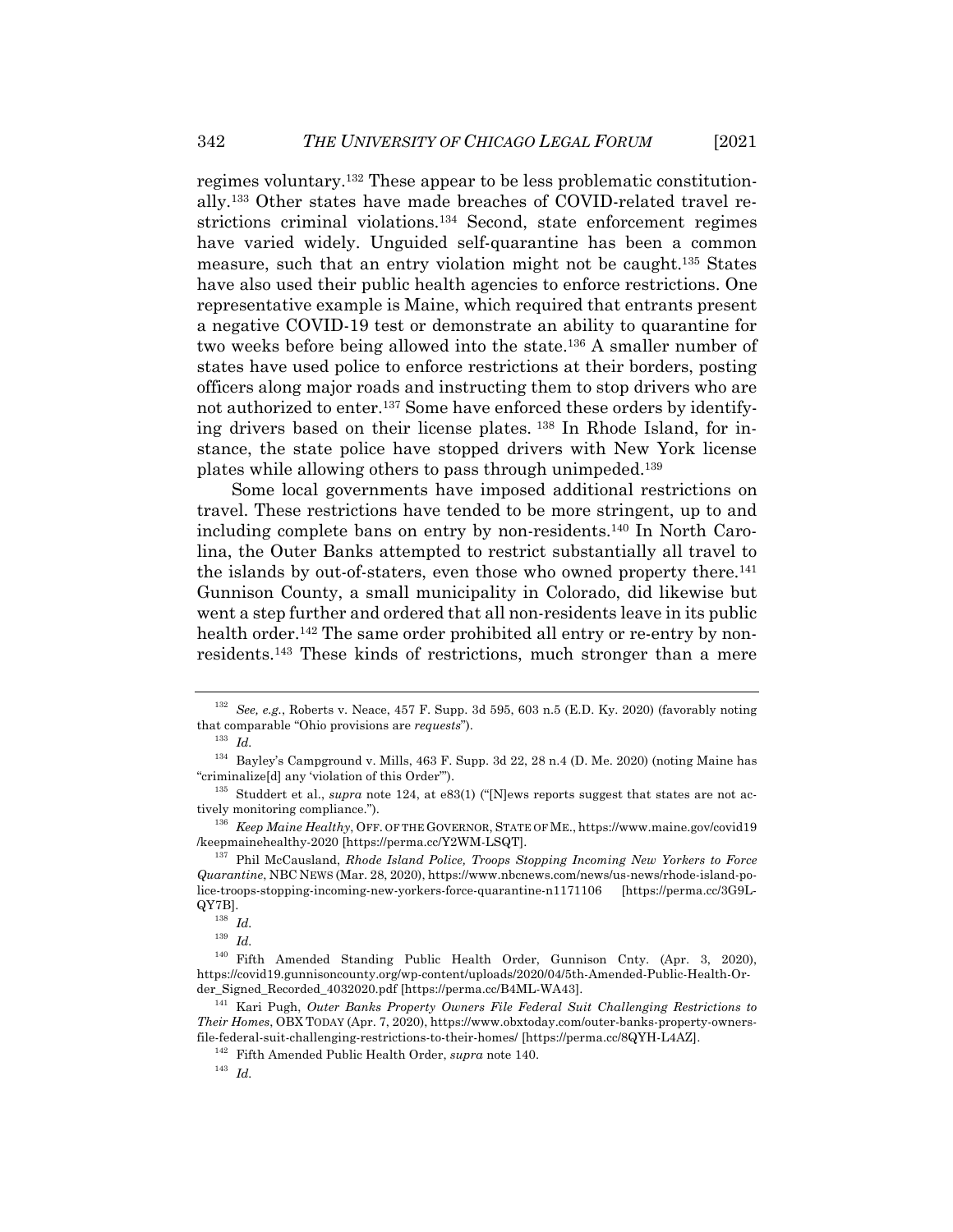self-quarantine requirement, are harder to justify; though it is not possible to know with certainty, it may be for this reason that some of the most egregious local restrictions, when challenged in court, have been settled outside it.144

#### B. COVID-Related Travel Restrictions in the Courts

The district courts have decided multiple cases on COVID-19 related interstate travel restrictions. Though the U.S. District Court for the District of Hawaii was not the first federal court squarely confronted with a relevant restriction, its holding cogently laid out the two major questions raised by these policies. The first of those questions was whether the public health order discriminated against nonresidents. The court concluded the regulations did not discriminate against non-residents.145 Hawaii's regulations, the court reasoned, were most notable for what they did *not* do: establish different standards for residents and non-residents of the state.146 Instead, they applied equally to all entrants.147 The second question was the proper standard of review. The Court considered both the application of strict scrutiny and application of the "highly deferential standard" outlined in *Jacobson*. <sup>148</sup> Following what it saw as a general trend among cases considered during the coronavirus pandemic, the court decided the case under the aegis of *Jacobson* and upheld the restrictions, emphasizing they were temporary.149 The court also conducted a strict scrutiny review, though it maintained that *Jacobson* was likely the proper framework.<sup>150</sup> There, too, the restrictions passed muster.151

By contrast, the U.S. District Court for the Eastern District of Kentucky struck down Kentucky's similar restrictions as a violation of the right to travel.152 The facts in this case were not as straightforward as in the Hawaii case—the court considered both the effects of the regulations on the right to interstate travel and seemed to consider the effects

<sup>144</sup> *See, e.g.*, Pugh, *supra* note 4.

<sup>145</sup> Carmichael v. Ige, 470 F. Supp. 3d 1133, 1146 (D. Haw. 2020).

 $^{146}\,$   $Id.\,$  at 1145–46.

<sup>147</sup> *Id.*

<sup>148</sup> *Id.*

<sup>&</sup>lt;sup>149</sup> *Id.* at 1148 ("Although the right to travel within the United States is constitutionally protected, that does not mean that a temporary quarantine cannot be instituted . . . .").

<sup>&</sup>lt;sup>150</sup> *Id.* at 1146 ("Even assuming the quarantine imposed a burden on Plaintiffs' right to travel, thereby triggering strict scrutiny . . . .").

<sup>151</sup> *Id.* at 1146–47. Two other cases were decided on similar reasoning. *See* Bannister v. Ige, No. 20-00305, 2020 U.S. Dist. LEXIS 129127, at \*7 (D. Haw. July 22, 2020) ("[M]uch of the analysis herein mirrors *Carmichael*."); Page v. Cuomo, 478 F. Supp. 3d 355, 366 (N.D.N.Y. 2020) (citing *Carmichael*, 470 F. Supp. 3d at 1142 n.6).

<sup>152</sup> *See* Roberts v. Neace, 457 F. Supp. 3d 595, 603 (E.D. Ky. 2020).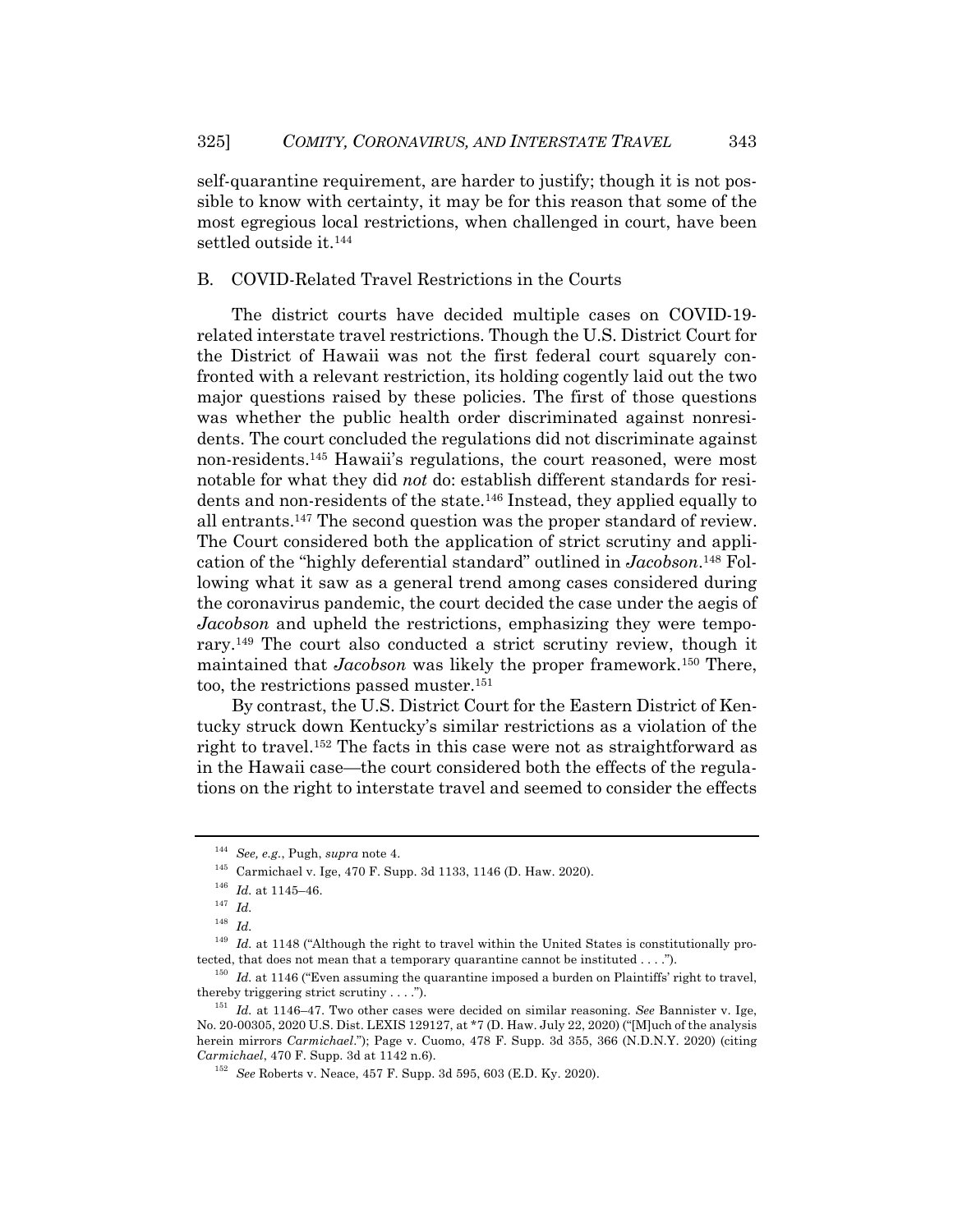on a possible right to intrastate travel, without carefully distinguishing the two.153 Still, applying strict scrutiny,154 the court found the public health order was unconstitutional because it was "not narrowly tailored."155 The court looked beyond the language of the order and to its practical effects, finding that the restrictions were essentially arbitrary, especially as between residents and non-residents.156 Yet the court also presented the state with a way out. In a footnote, Judge Bertelsman offered a series of amendments which might make the statute more likely to pass muster.157 These amendments included the elimination of criminal penalties for violations of the order and an exclusion for travelers who did not intend to stay within the state for more than twentyfour hours.158

The U.S. District Court for the District of Maine also decided an interstate travel rights case under strict scrutiny, but it reached a different result.159 In brief, the court upheld an order which placed onerous burdens on anyone seeking to enter the state of Maine.160 However, in so doing, the court expressed concerns about its ruling and repeatedly emphasized that the challenged restrictions were time-limited.161 As in Kentucky, the Maine district court looked to the actual effects of the state's public health order—rather than the language of the order on its face—and it found that the state's order had the "practical effect of discriminating against [non-residents]."162 Maine's unique order closed the state's hotels and campgrounds to non-residents, while effectively leaving those lodgings open to residents.163 Because it found the right to travel was burdened, the court turned to the standard for review, considering *Jacobson* and the Supreme Court's leading right to travel case, *Saenz*. The court concluded *Saenz* was the appropriate reference

<sup>158</sup> *Id.*

<sup>153</sup> *Neace*, 457 F. Supp. 3d at 602 (*citing* Johnson v. City of Cincinnati, 310 F.3d 484, 502 (6th Cir. 2002) (intrastate travel)).

<sup>154</sup> *See id.* at 603. The court did not cite *Jacobson*. *See generally id.*

 $^{155}\,$   $Id.\,$  at 603.

<sup>156</sup> *Id.* at 601–603.

<sup>157</sup> *See id.* at 603 n.5. (favorably contrasting "Ohio's rules . . . [which] do not appear overbroad and have a rational basis for combating the coronavirus, while still preserving the population's constitutional rights").

 $^{159}\,$  Bayley's Campground v. Mills, 463 F. Supp. 3d 22, 38 (D. Me. 2020).

<sup>&</sup>lt;sup>160</sup> *Id.* at 34 ("Restrictions of the kind challenged in this action—i.e., restrictions that indiscriminately impact strangers from away who do not own property in the state—clearly burden fundamental rights.").

<sup>161</sup> *Id.* at 34, 35–37.

 $^{162}$   $\,$   $Id.\;$  at 24.

<sup>&</sup>lt;sup>163</sup> *Id.* at 34 ("Although the quarantine rule purports a certain neutrality insofar as it imposes a restriction on all who enter the state, including state residents, it effectively discriminates among members of the public in practical application because it grants or denies access to Maine's goods and services based on citizenship status and access to realty . . . .").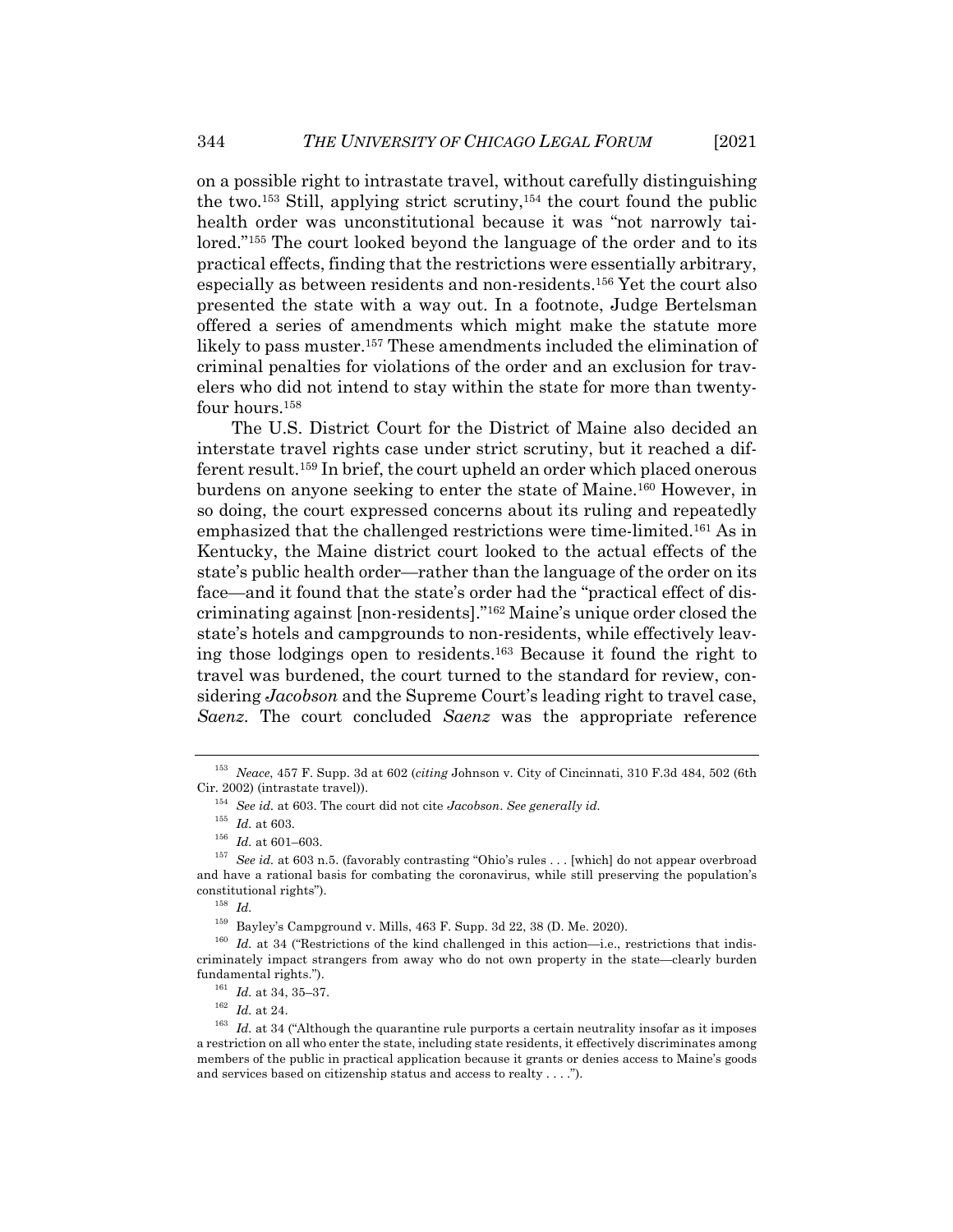point.164 Significantly, the court found both the first and second components of the right to travel were implicated by the state restrictions.165 Therefore, it applied strict scrutiny.166 Still, on a limited factual record, the district court concluded Maine's actions narrowly survived review.167

Though these cases each presented distinct facts, some common threads emerged. The courts have consistently noted that the temporary nature of state restrictions makes those restrictions less troublesome.168 In addition, though states have attempted to craft facially neutral travel restrictions, courts have not been uniformly willing to stop at the plain language of a public health order.<sup>169</sup> To ensure no discrimination is occurring, courts have looked past the language of orders to examine their practical effects.170 Further, these courts confronting the tension between interstate travel rights and state quarantine authority have failed to settle on a uniform standard under which they must review restrictions, relying on different methods.171 The courts have moved between strict scrutiny and a kind of ad-hoc inquiry under *Jacobson*; the benefit of prior cases has not fostered the development of a consistent approach.172

<sup>164</sup> *Bayley's Campground*, 463 F. Supp. 3d at 32 ("Instead, the permissive *Jacobson* rule floats about in the air as a rubber stamp for all but the most absurd and egregious restrictions on constitutional liberties, free from the inconvenience of meaningful judicial review. This may help explain why the Supreme Court established the traditional tiers of scrutiny in the course of the 100 years since *Jacobson* was decided.").

<sup>&</sup>lt;sup>165</sup> *Id.* at 32 ("The Supreme Court has defined the right to travel to contain three components, two of which are at issue here: the right of a citizen of one State to enter and to leave another State, and the right to be treated as a welcome visitor rather than an unfriendly alien when temporarily present in the second State." (internal quotations and citations omitted)).

<sup>166</sup> *Id.*

 $167$  *Id.* at 38.

<sup>168</sup> *See, e.g.*, Roberts v. Neace, 457 F. Supp. 3d 595, 603 n.5 (E.D. Ky. 2020).

<sup>169</sup> *See, e.g.*, *Bayley's Campground*, 463 F. Supp. 3d at 34 (D. Me. 2020) ("Although the quarantine rule purports a certain neutrality . . . it effectively discriminates among members of the public in practical application . . . .").

<sup>&</sup>lt;sup>170</sup> *Neace*, 457 F. Supp. 3d at 602 ("The Court questioned counsel for defendants . . . about some of these potential applications of the Travel Ban . . . .").

<sup>171</sup> *Compare Bayley's Campground*, 463 F. Supp. 3d at 32, *with* Carmichael v. Ige, 470 F. Supp. 3d 1133, 1146 (D. Haw. 2020).

<sup>172</sup> *Carmichael*, 470 F. Supp. 3d at 1142 n.6 ("Plaintiffs argue that *Jacobson* is inapplicable. But the cases they rely upon did not address *South Bay*.").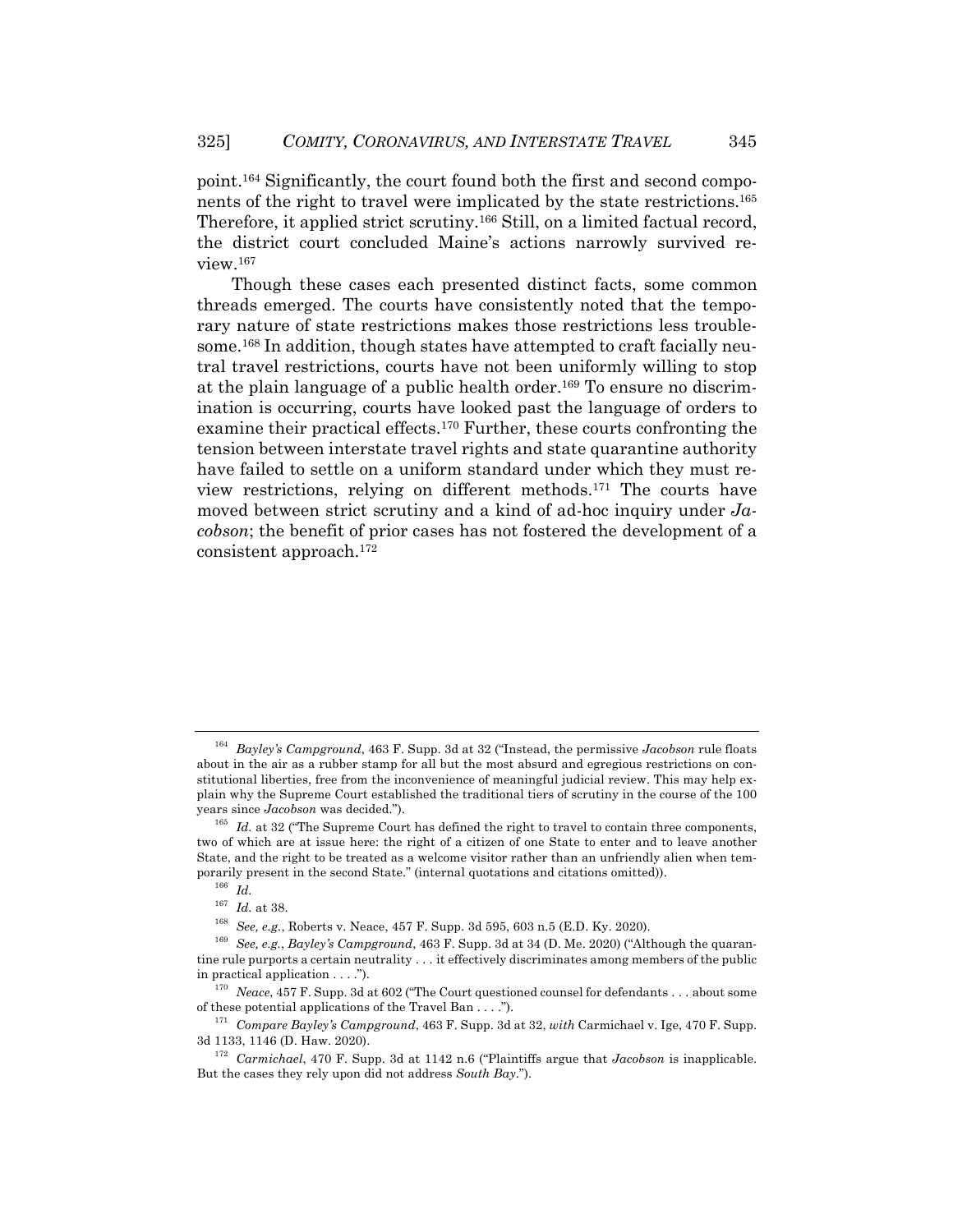#### V. QUARANTINES PRESENT AND FUTURE

#### A. Interstate Travel: COVID–19 and Beyond

The COVID-19 pandemic has produced a new set of travel restrictions and related cases that raise unsettled questions about interstate travel rights during an epidemic.173 In the district courts, two of the four courts to decide a case have applied strict scrutiny to restrictions on travel understood to discriminate between residents and non-residents of a state, but the court in *Bayley's Campground* based this inquiry on the Supreme Court's holding in *Saenz*, while the court in *Roberts v. Neace*<sup>174</sup> drew its standard from cases that addressed both intrastate and international travel.175 The *Neace* court struck down an order because it violated the constitutional right to travel.176 Two others have upheld public health orders that placed some burden on the right to interstate travel under an arbitrariness test drawn from *Jacobson*. 177 The conflicting standards should be concerning: there is growing evidence that restrictions on travel are effective, and the lack of a predictable standard may make responding to burgeoning crises more difficult for state governments.178

### B. Making Sense of *Saenz*

Central to any coherent approach to the right to travel in a pandemic or other kind of crisis is the Supreme Court's decision in *Saenz*. *Saenz* deliberately reworked the Court's approach to right to travel cases,179 and though the holding is complex, the case law that has followed it does show that different components of the right to travel can receive differing levels of scrutiny.180 *Saenz* grouped prior precedents in new buckets.181 *Edwards*, in which the Court invalidated California's criminalization of support for impoverished travelers into the state, was

<sup>173</sup> *Compare Bayley's Campground*, 463 F. Supp. 3d at 32, *with Carmichael*, 470 F. Supp. 3d at 1146.

 $174$  457 F. Supp. 3d 595 (E.D. Ky. 2020).

<sup>175</sup> *Bayley's Campground*, 463 F. Supp. 3d at 32; *Neace*, 457 F. Supp. 3d 595 at 602.

<sup>176</sup> *Neace*, 457 F. Supp. 3d 595 at 603.

<sup>177</sup> *Carmichael*, 470 F. Supp. 3d at 1142; Page v. Cuomo, 478 F. Supp. 3d 355, 366 (N.D.N.Y. 2020).

<sup>178</sup> *See, e.g.*, Haug et al*., Ranking the Effectiveness of Worldwide COVID-19 Government Interventions*, 4 NAT. HUM. BEHAV. 1303, 1304 (2020); Abdulkadir Atalan, *Is the Lockdown Important to Prevent the COVID-19 Pandemic? Effects on Psychology, Environment and Economy-Perspective*, 56 ANNALS MED. & SURGERY 38, 38 (2020).

<sup>179</sup> Saenz v. Roe, 526 U.S. 489, 500 (1999).

<sup>180</sup> *See, e.g.*, Bach v. Pataki, 408 F.3d 75, 87 (2d Cir. 2005) (applying intermediate scrutiny to violation of second component).

<sup>181</sup> *Saenz*, 526 U.S. at 500–04.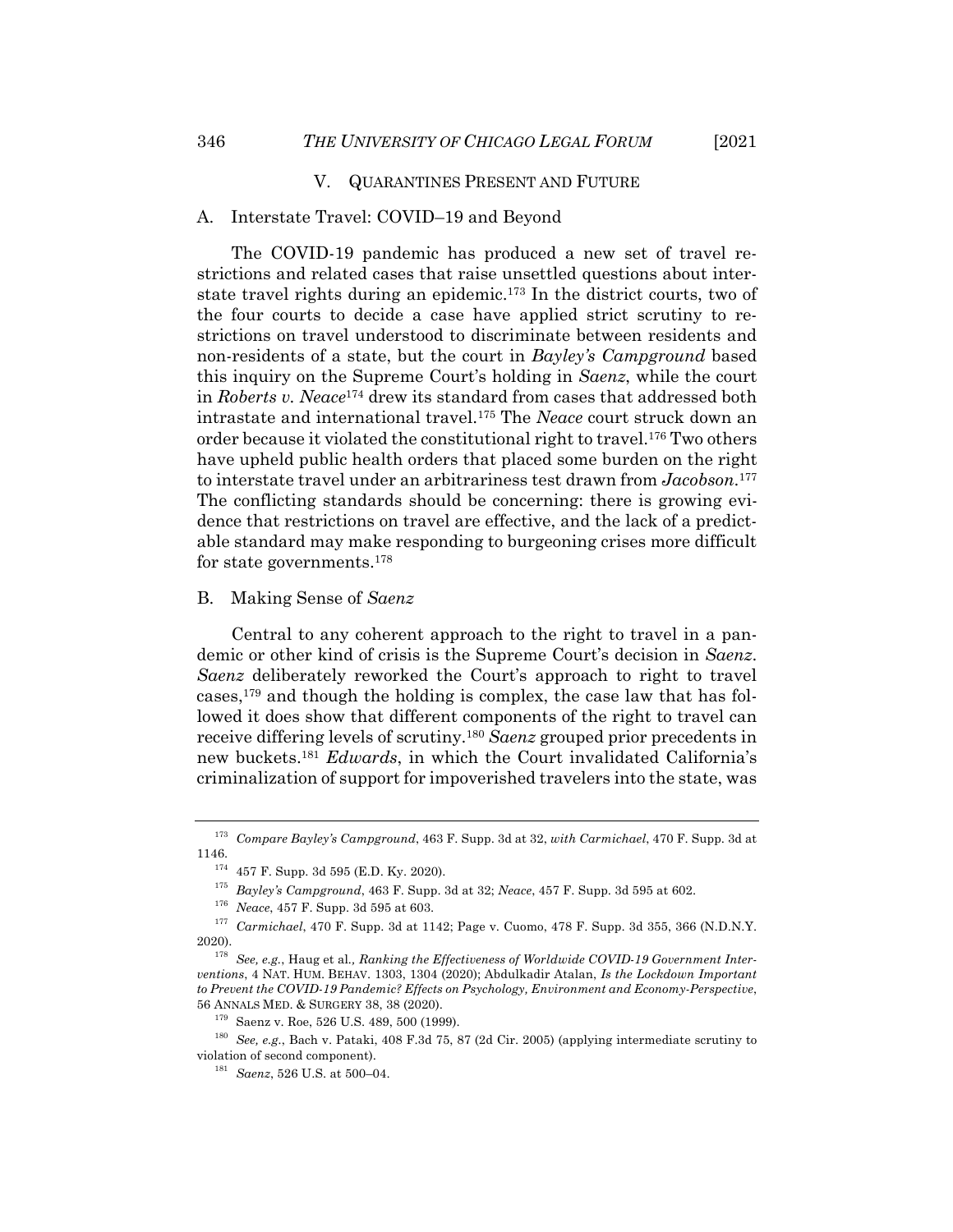grouped with *Guest*, concerning racially motivated private restraints on interstate travel.182 The Court considered this pair (*Guest* and *Edwards*) examples of direct restraints on interstate travel, violations of the first component of the interstate travel right.183 It suggested strict scrutiny was appropriate for that category of restraint.<sup>184</sup>

At the same time, the Court grouped a second set of precedents also a series of standard references in the Article IV Privileges and Immunities Clause case law185—under the second component of the right to travel. This right to be treated as a welcome visitor, in conjunction with the citations made by the Court, can only be read to direct a lower standard of review where the second component is implicated.186 None of the cases the court cited regarding the second component involved strict scrutiny.187 Instead, they use a test that closely resembles intermediate scrutiny.188 Though that test has other forms, courts have often made use of the standard given in *Supreme Court of New Hampshire v. Piper*.189

The third component, which the Court identified with the Fourteenth Amendment's Privileges or Immunities Clause, is less likely to be relevant in the immediate context of this or any other pandemic. No state has imposed restrictions on becoming a citizen or conditioned welfare benefits on length of residency. But this aspect of the holding is significant for another reason. *Saenz*, it is true, does not explicitly abrogate any of the Court's prior right to travel opinions. However, both the dissent and many scholars have recognized what the holding's functional effect is—*Saenz* clearly disfavors the equal protection approach

 $\frac{188}{189}$  *Id.* 

<sup>182</sup> *Id.* at 500–01.

 $^{183}\,$   $Id.$  (characterizing the cases as first-component violations).

<sup>184</sup> *Id.* at 501 ("directly impair"); *see also, e.g.*, Bayley's Campground v. Mills, 463 F. Supp. 3d 22 (D. Me. 2020).

<sup>185</sup> *Compare Saenz*, 526 U.S. at 501–02, *with* Thomas H. Burrell, *Privileges and Immunities and the Journey From the Articles of Confederation to the United States Constitution: Courts on National Citizenship and Antidiscrimination*, 35 WHITTIER L. REV. 199, 290–93 (2014) (reviewing modern Privileges and Immunities case law).

<sup>186</sup> *See also* Peterson v. Martinez, 707 F.3d 1197, 1213 (10th Cir. 2013) ("*Saenz* specifies that a right to travel claim based on the 'welcome visitor' doctrine is a Privileges and Immunities Clause claim.").

<sup>187</sup> Burrell, *supra* note 185, at 290–93.

<sup>189</sup> 470 U.S. 274, 284 (1985) ("The Clause does not preclude discrimination against nonresidents where (i) there is a substantial reason for the difference in treatment; and (ii) the discrimination practiced against nonresidents bears a substantial relationship to the State's objective. In deciding whether the discrimination bears a close or substantial relationship to the State's objective, the Court has considered the availability of less restrictive means." (internal citations omitted)).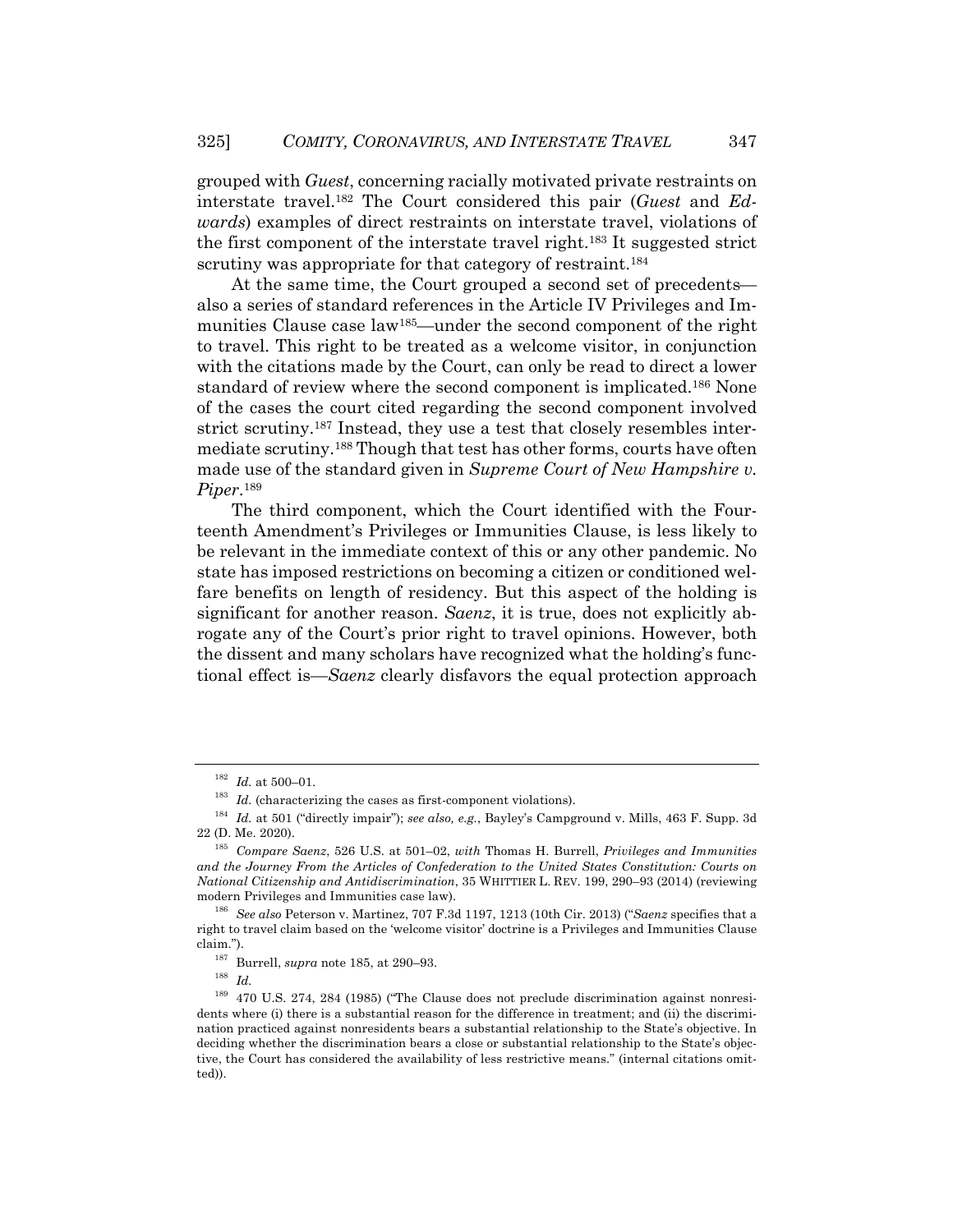to the right to travel drawn from *Shapiro* and its progeny, replacing it with the Privileges or Immunities inquiry outlined in the case.<sup>190</sup>

Under the *Saenz* framework, strict scrutiny is inappropriate as a matter of law in some circumstances. Not all violations of the broader right to travel necessarily implicate all three components of the right. Sometimes, travel regulations implicate only the second component which concerns discrimination based on the "mere fact" of different state citizenship—and therefore only raise questions as potential violations of Article IV's Privileges and Immunities Clause.191 This, following *Saenz*, points to a lower standard of review.192

As an initial matter, therefore, the first priority when facing a potential violation of the right to interstate travel is to identify the components which have been violated. As above, the third component (equal treatment of new permanent residents) seems largely irrelevant to the current crisis. The first (free entry and exit) and the second (welcome visitor) components are more plausibly burdened. Some local restrictions imposed during the pandemic—for example, Gunnison County's ban on all entry by non-residents<sup>193</sup>—seem to plainly burden both.194 As the right to travel protects a right to entry, as well as equal treatment for other states' residents, outright bans on non-resident travel both directly impair the entry right under first component and potentially violate the second component by treating in and out-of-state residents differently. Under the *Saenz* framework, those restrictions should rightly receive strict scrutiny.<sup>195</sup>

Outright bans, however, have been rare. Less direct contemporary restrictions are harder to categorize. Maine's public health order is an illustrative example of a more marginal case: as the district court noted, despite facial neutrality, the functional effect of the state's public health order was to deter any "out-of-stater who does not own or rent property"

<sup>190</sup> *See Saenz*, 526 U.S. at 516 (Rehnquist, C.J., dissenting) ("The Court has thus come full circle by effectively disavowing the analysis of *Shapiro* . . . ."); *see also, e.g.*, Rosen, *supra* note 7, at 1028–29 ("For some time the Court grounded the right to travel in the Equal Protection Clause, though *Saenz* appears to have rejected this approach." (internal citations omitted)); Nicole I. Hyland, *On the Road Again: How Much Mileage is Left on the Privileges or Immunities Clause and How Far Will It Travel*, 70 FORDHAM L. REV. 187, 224–25 (2001) (noting that *Saenz* disregarded *Shapiro*'s equal protection framework). *But see* R. Linus Chan, *The Right to Travel: Breaking Down the Thousand Petty Fortresses of State Self-Deportation Laws*, 34 PACE L. REV. 814, 847 (2014) (acknowledging that "*Saenz* appears to repudiate *Shapiro'*s equal protection analysis" but arguing that its "framework for the right to travel continues to survive").

<sup>191</sup> *Saenz*, 526 U.S. at 502 (internal citations omitted).

<sup>192</sup> *Id.* at 502 (using the "substantial reason" language of lesser scrutiny); *see also* Baldwin v. Fish & Game Comm'n, 436 U.S. 371, 390 (1978); Hicklin v. Orbeck, 437 U.S. 518, 525–26 (1978).

<sup>193</sup> *See* Birkeland, *supra* note 140.

<sup>194</sup> *See id.*

<sup>195</sup> *Saenz*, 526 U.S. at 501; *see also, e.g.*, Peterson v. Martinez, 707 F.3d 1197 (10th Cir. 2013) (assuming first component receives strict scrutiny).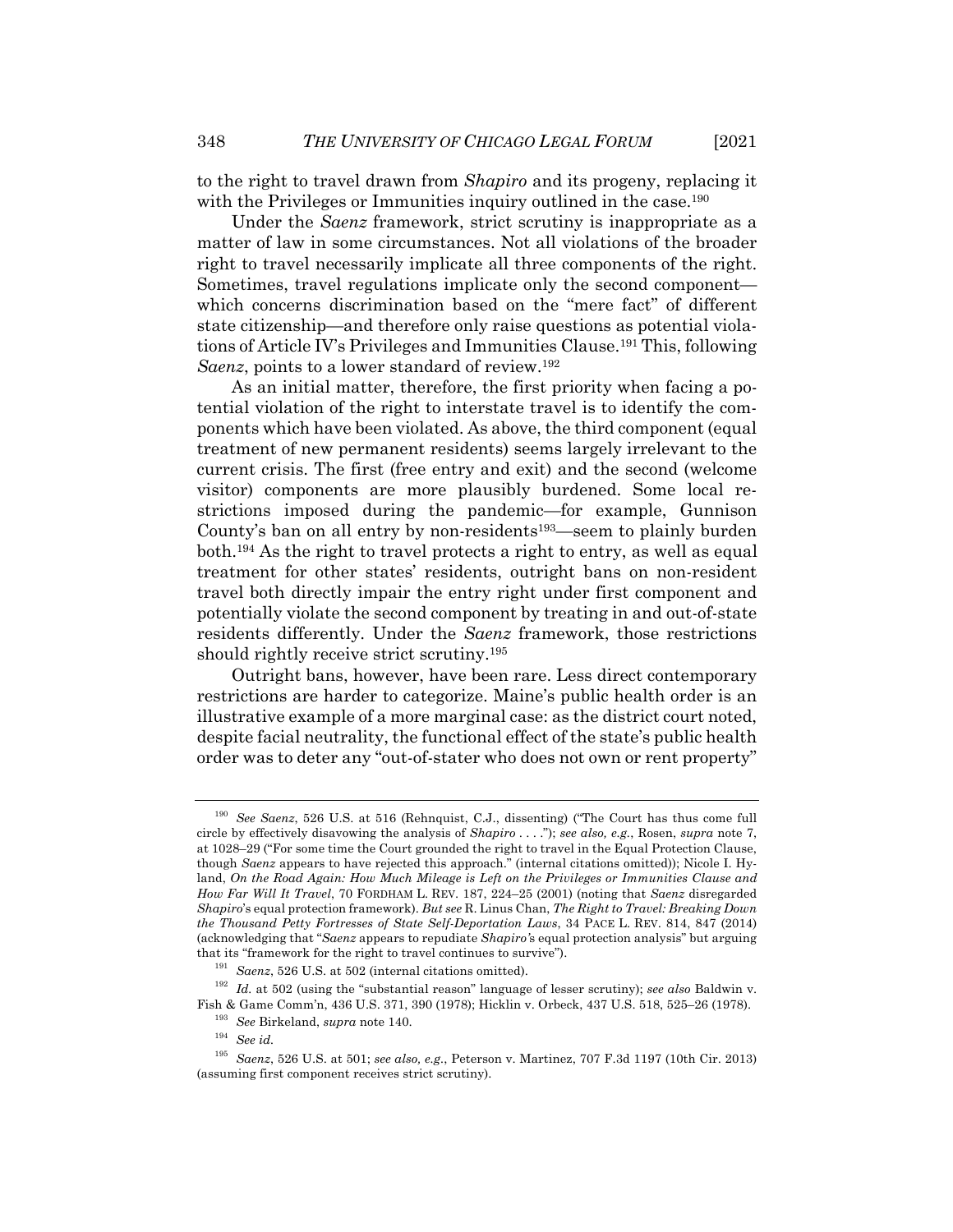in Maine from entering the state.196 It is harder to say whether the right to entry and exit was directly impaired in that situation, especially because such a deterrent effect has little in common with the kind of restrictions the Court identified as examples of violations of the first component.197 Neither an *Edwards*-style criminal penalty for transporting travelers into the state, nor any *Guest*-style racial animus maps on to a ban on camping. Further, though the state closed its hotels to non-residents, there is enough rental property in Maine to support some portion of "roughly 22 million people" entering in a typical summer.198 At the same time, it is easy to see a potential violation of the second component, the right to be treated as a welcome visitor, protected by Article IV's Privileges and Immunities Clause. The functional effect of the order was to favor residents of Maine.199 Following *Saenz*, this might or might not be permissible, but as a violation the second component, it would draw less scrutiny.200

A lower standard of review would have made a difference in Kentucky, early in the COVID-19 pandemic, when the state's travel order was struck down under strict scrutiny.201 Kentucky's order was not more restrictive than the order at issue in Maine—with multiple carveouts, and no complications related to hotels and campgrounds, it was likely less so.202 Yet the district court, deciding the case under strict scrutiny, was obligated to enjoin the order if it did not reflect the least restrictive means available for achieving the state's goals.203 Under a lower standard, the order would have likely passed muster. The court's recommended changes were quite minor, again suggesting that a lower standard of review might have saved the order.204

Hawaii's order is also relevant. The district court there noted that "individuals from other states may freely travel to Hawai'i; they must simply comply with the quarantine."205 That does not appear to be the kind of direct burden on the right to travel that the Supreme Court was concerned about when it identified the first component of the right to travel, as it bears essentially no resemblance to the travel restrictions found unconstitutional in *Guest* or *Edwards* and, as the district court

<sup>196</sup> Bayley's Campground v. Mills, 463 F. Supp. 3d 22, 35 (D. Me. 2020).

<sup>197</sup> *Saenz*, 526 U.S. at 500–501.

<sup>198</sup> *Bayley's Campground*, 463 F. Supp. 3d at 27.

<sup>199</sup> *Id.* at 34.

<sup>200</sup> *See* Burrell, *supra* note 185, at 290–93.

<sup>&</sup>lt;sup>201</sup> *See* Roberts v. Neace, 457 F. Supp. 3d 595, 601–03 (E.D. Ky. 2020).<br><sup>202</sup> *H*<sub>2</sub> of 508, 90.

*Id.* at 598-99.

<sup>203</sup> *Id.* at 600, 603.

 $\frac{204}{205}$  *Id.* at 603 n.5.

Carmichael v. Ige, 470 F. Supp. 3d 1133, 1145 (D. Haw. 2020).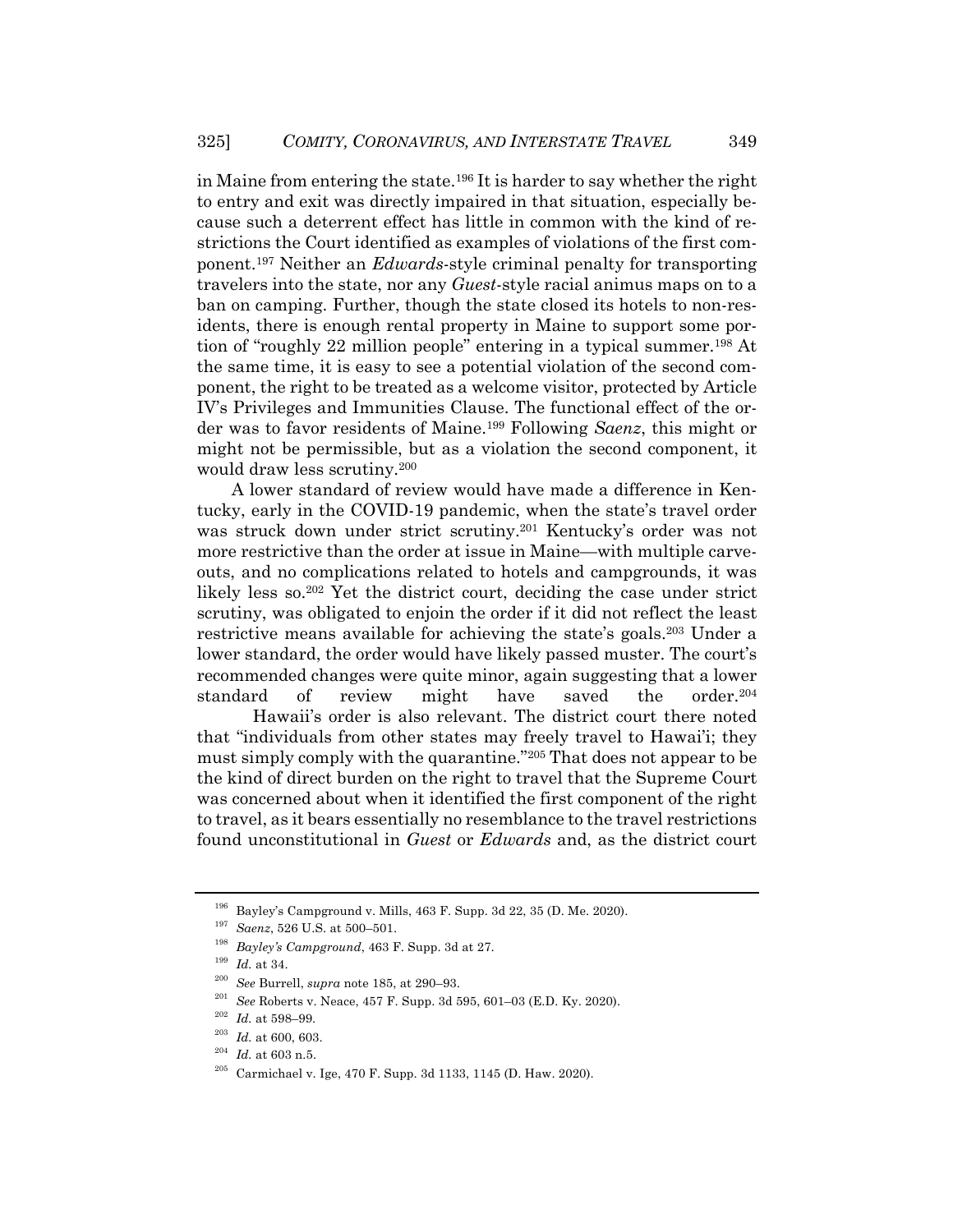noted, does not block entry into the state.<sup>206</sup> It has no obvious relationship with durational residency requirements. The only real question about the order might be whether it offends the Privileges and Immunities Clause: in other words, that Hawaii's order could have discriminated in fact against out-of-state residents.207 This was the district court's primary concern, and it found no such discrimination occurred.208 Still, the court felt it necessary to go through a strict scrutiny inquiry—on the facts, which included no direct barriers to entry into the state, intermediate scrutiny might have sufficed.209

*Saenz* distinguishes between different types of travel regulations, which can give rise to differing levels of scrutiny. The above discussion is not meant to exhaust all possibilities therein, only to suggest a novel way around a problem faced by the courts. The dichotomous approach to travel rights—either strict scrutiny, or almost none—that has sprung up in the aftermath of COVID-19 is not required as a matter of law. Consider the Hawaiian example: a facially neutral regulation which did not discriminate in fact and left any person who wished to free to travel to Hawaii.210 Nothing in *Saenz* demands that strict scrutiny apply in that scenario, and a lower standard might allow Hawaii—or another state with an equally neutral, non-discriminatory, indirect regime—to avoid the pitfalls of strict scrutiny at a time when flexibility is most valuable.

There is still, independently, a concern that *Saenz* might not apply at all. The general case law which has developed during the COVID-19 pandemic might suggest that strict *or* intermediate scrutiny is inapposite.<sup>211</sup> Though the Supreme Court has recognized a right to travel.<sup>212</sup> potential violations of other fundamental rights have been subject to diminished scrutiny by courts at every level throughout the COVID-19

<sup>206</sup> *See Saenz*, 526 U.S. at 500–01.

<sup>207</sup> Facial discrimination is not a requirement for a Privileges and Immunities claim. *See, e.g.*, Hillside Dairy, Inc. v. Lyons, 539 U.S. 59, 67 (2003) ("[A]bsence of an express statement in the . . . laws and regulations identifying out-of-state citizenship as a basis for disparate treatment is not a sufficient basis for rejecting [the] claim."); Nat'l Ass'n for the Advancement of Multijurisdiction Prac. v. Berch, 973 F. Supp. 2d 1082, 1111 (D. Ariz. 2013) ("[A] claim for a violation under the Privileges and Immunities Clause cannot be dismissed merely because the challenged law does not discriminate against out-of-state residents on its face.").

<sup>208</sup> *Carmichael*, 470 F. Supp. 3d at 1145–46.

<sup>209</sup> *Id.* at 1146–47.

 $^{210}\,$   $Id.\,$  at 1146.

<sup>211</sup> *See id.* at 1142 (collecting cases applying *Jacobson* during the pandemic).

<sup>212</sup> *See* Saenz v. Roe, 526 U.S. 489, 504 (1999).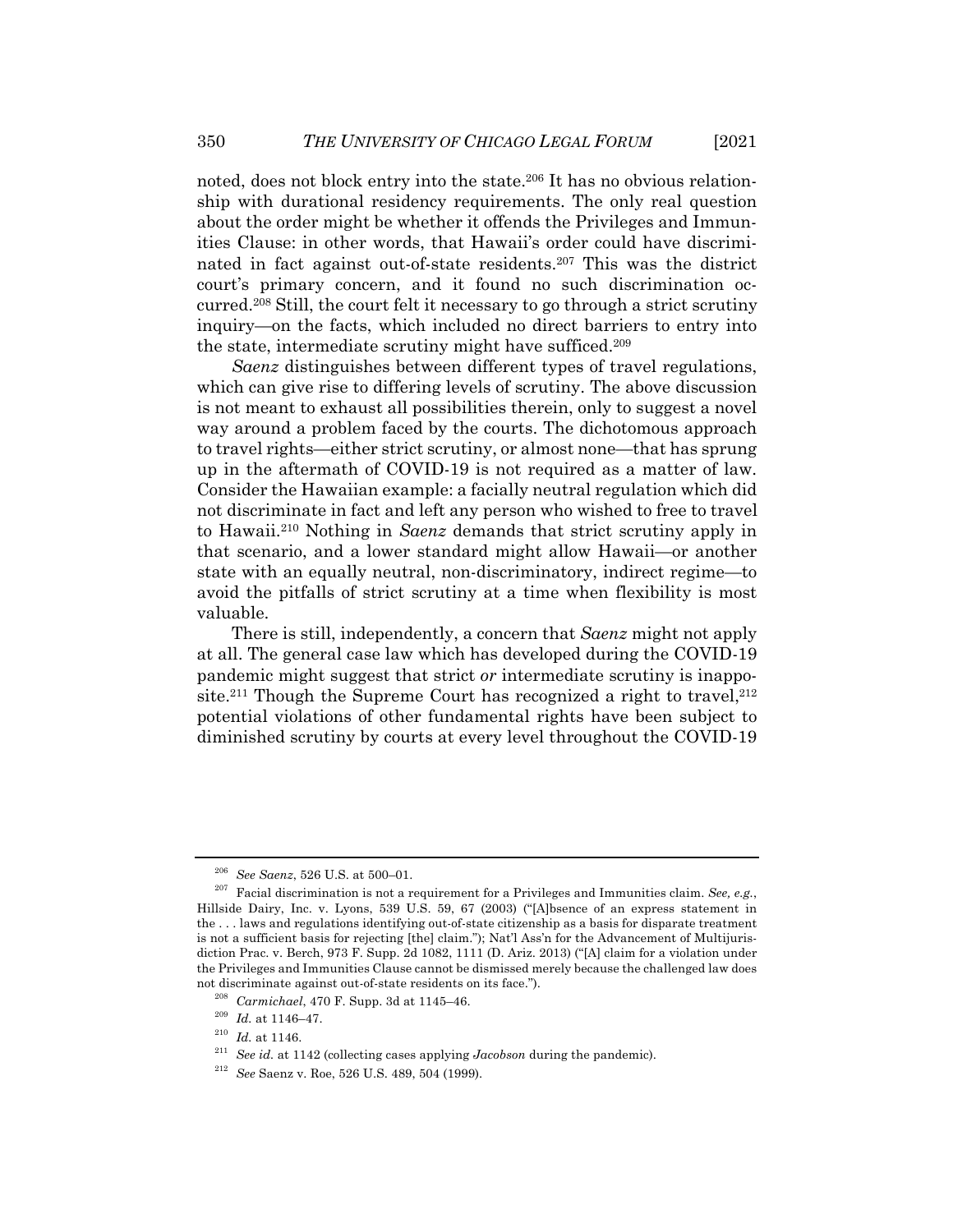pandemic.213 At least for a time, those courts had good reason to do so, in the form of Supreme Court's denial of certiorari in *South Bay*. 214

Yet, in light of the Court's more recent holding in *Roman Catholic Diocese*, as well as its reconsideration of *South Bay*, the reflexive application of *Jacobson* in COVID-19 cases is no longer tenable. The second component of the right to travel, derived from the Privileges and Immunities Clause, also seems well-suited to addressing the concerns about discrimination raised in *Roman Catholic Diocese*. The Clause, after all, was "designed to prevent discriminatory actions by the states."215

#### C. The Darker Side of Quarantine?

If *Jacobson*, post-*Roman Catholic Diocese*, appears to offer too little scrutiny, some might offer the same objection to any form of intermediate scrutiny. Many scholars have argued that right to travel cases during a pandemic or other kind of crisis should be analyzed under strict scrutiny.216 Motivated by legitimate concerns over the potential for the powers acquired in crises to be retained long after they have finished, others have similarly argued for the maintenance of normal standards of review during emergencies.217 Given quarantine's history, that position is hardly unjustified. Even more "normal" quarantines have historically placed burdens on various disfavored groups, among others immigrants, paupers, and those "who stood on the margins of society."218 Other quarantines resulted in widespread economic dysfunction, and another class of historical quarantines were explicitly motivated by racial animus.219 Furthermore, quarantine cases decided by American courts have placed extraordinary burdens on individual citizens; in

<sup>213</sup> *See, e.g.*, S. Bay United Pentecostal Church v. Newsom, No. 20-cv-00965, 140 S. Ct. 1613, 1613–14 (2020) (Roberts, C.J., concurring in denial of certiorari) (free exercise); Best Supplement Guide, LLC v. Newsom, 2020 U.S. Dist. LEXIS 90608 at \*8 (E.D. Cal. May 22, 2020) (free speech and assembly).

<sup>214</sup> *S. Bay United Penecostal Church*, 140 S. Ct. at 1613–14 (citing Jacobson v. Massachusetts, 197 U.S. 11 (1905)).

<sup>215</sup> Martin H. Redish & Brandon Johnson, *The Underused and Overused Privileges and Immunities Clause*, 99 B.U. L. REV. 1535, 1552–53 (2019).

<sup>216</sup> *See, e.g.*, Maryam Jamshidi, *The Federal Government Probably Can't Order Statewide Quarantines*, 2020 U. CHI. L. REV. ONLINE 1, 6 (2020) (strict scrutiny); Lawrence O. Gostin, *The Resurgent Tuberculosis Epidemic in the Era of AIDS: Reflections on Public Health, Law, and Society*, 54 MD. L. REV. 1, 99 (1999) (strict scrutiny); Jennifer Jolly-Ryan, *Ebolamania and Equal Protection of Health Care Workers Under Rational Basis with Bite Review*, 120 W. VA. L. REV. 575, 617–20 (2017) (same).

<sup>217</sup> *See, e.g.*, Wiley & Vladeck, *supra* note 114.

<sup>218</sup> *See* Batlan, *supra* note 74, at 56, 60.

<sup>219</sup> *Id.* at 107–09; *see also* Price, *supra* note 84, at 391–94.